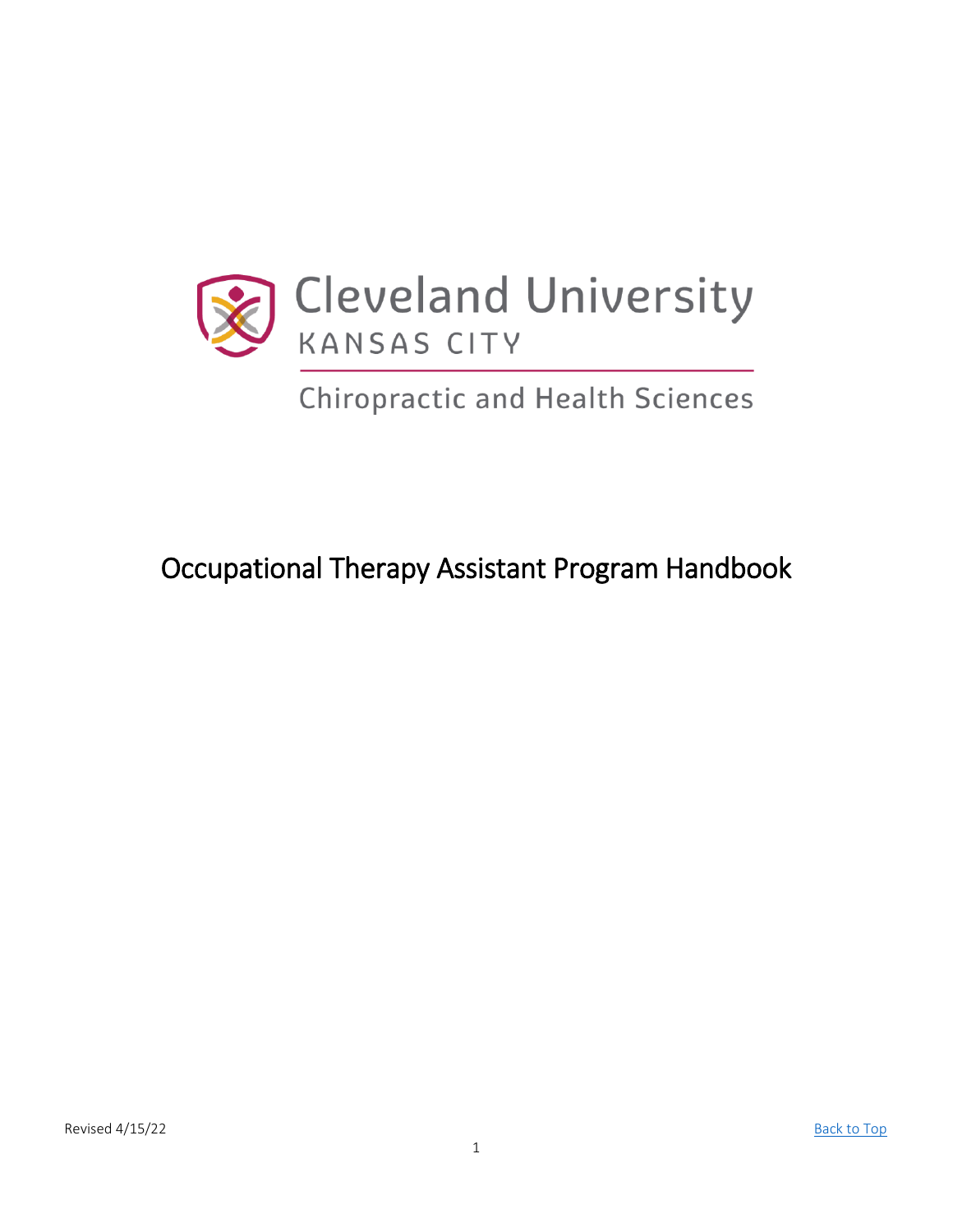# <span id="page-1-0"></span>Table of Contents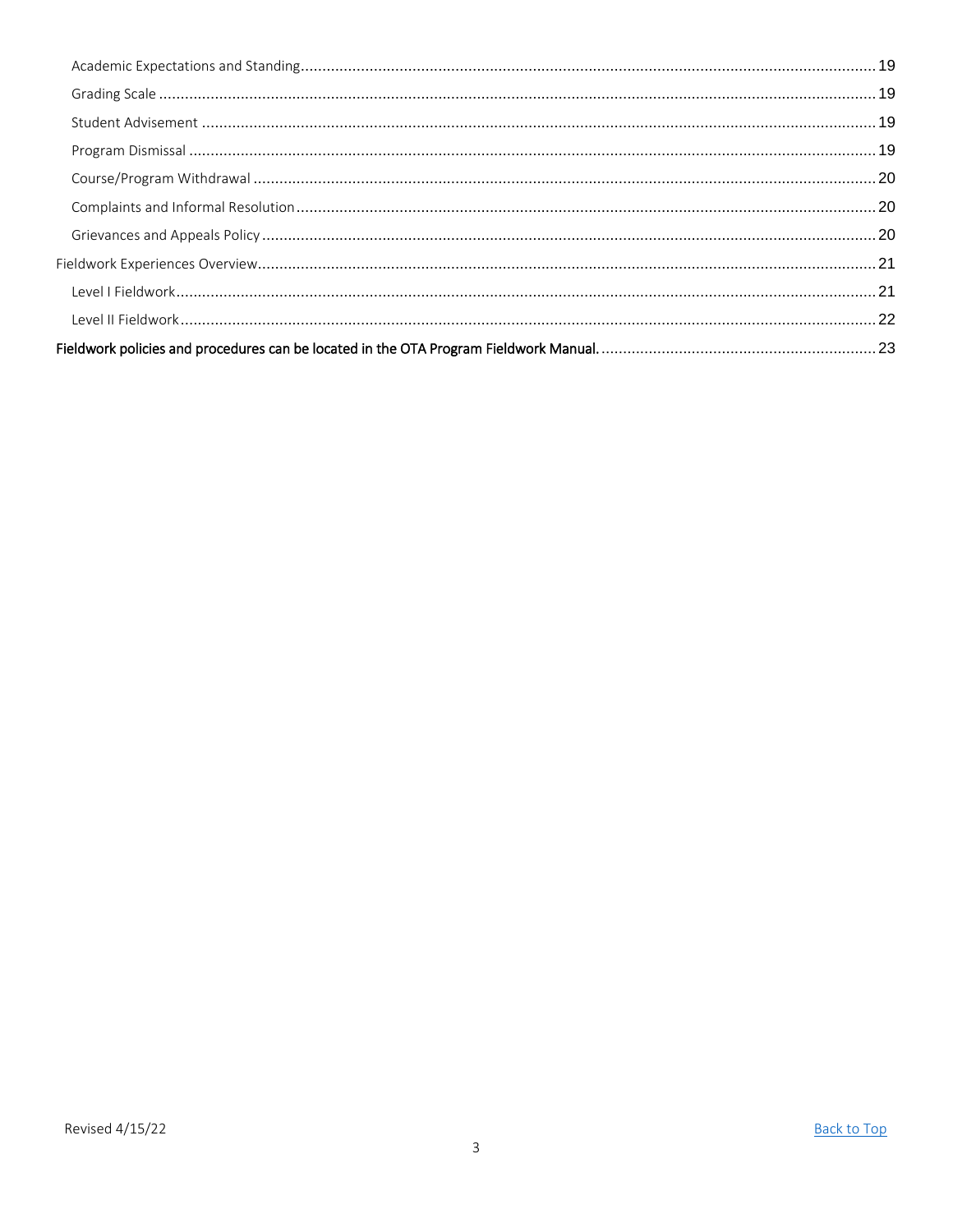# <span id="page-3-0"></span>Prelude

Cleveland University-Kansas City's (CUKC) Occupational Therapy Assistant (OTA) program reserves the right, without prior notice, to make changes at any time to the material contained in this program handbook, including but not limited to, entrance and graduation requirements, curriculum, academic policies, and any rules and regulations.

Occupational Therapy Assistant students are required to familiarize themselves with and abide by the rules and regulations of the Occupational Therapy Assistant programs' publications in this handbook.

The OTA program has policies and procedures unique to the OTA program. Should a policy or procedure in this Handbook differ from other University publications, it is to be understood that this Occupational Therapy Assistant Student Handbook takes precedence over any and all other University publications.

The provisions of this handbook shall in no way be construed as a contract between Cleveland University-Kansas City and any student.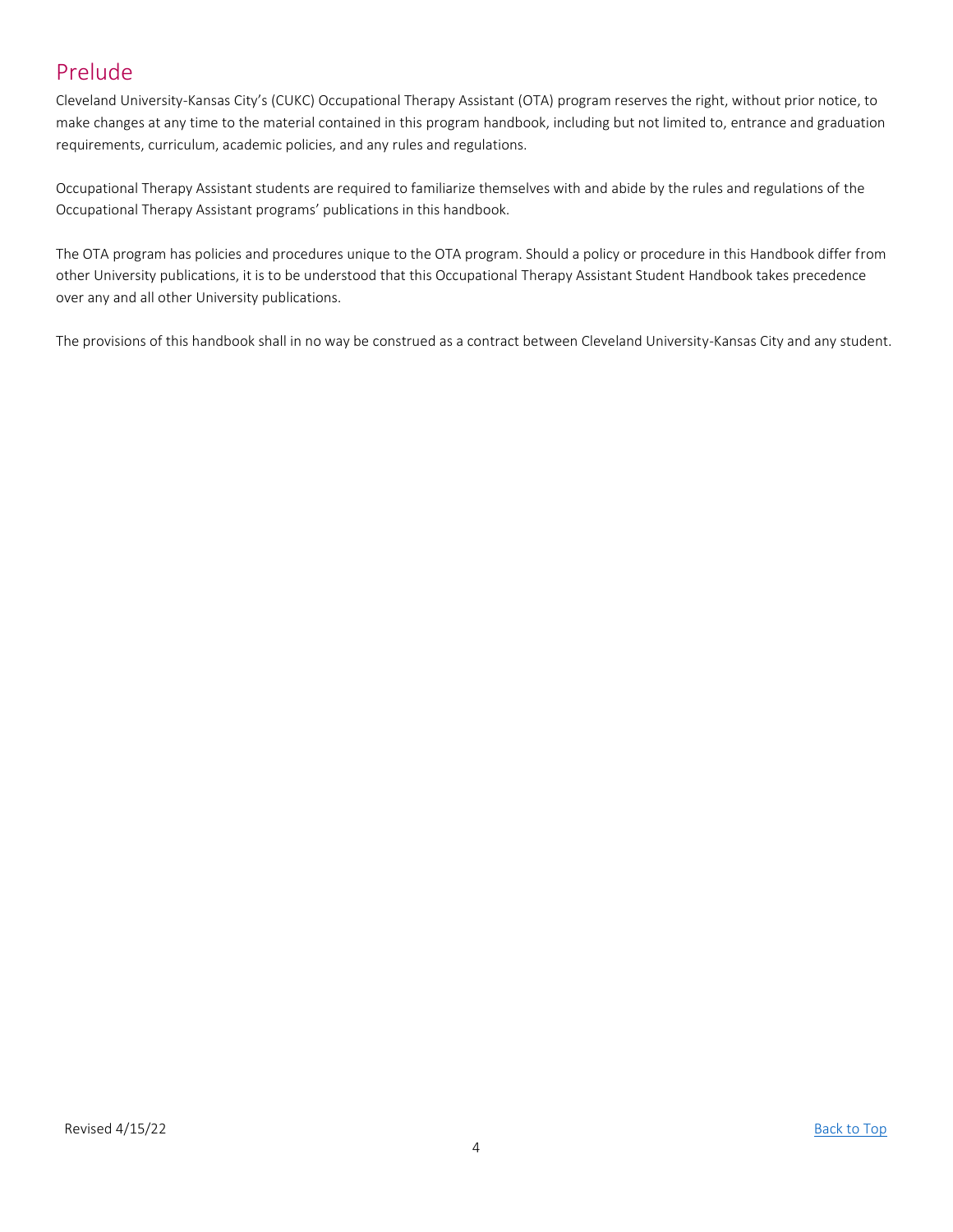# <span id="page-4-0"></span>Introduction

Welcome to Cleveland University-Kansas City and congratulations on being accepted to the Associate of Applied Science (A.A.S.) – Occupational Therapy Assistant Program! This handbook provides details about the program, which may be helpful to reference.

# <span id="page-4-1"></span>Program Faculty and Contact Information

Rachel Eisfelder, MOT, OTR/L Program Director 913.234.0613 [rachel.eisfelder@cleveland.edu](mailto:rachel.eisfelder@cleveland.edu)

Rachel received her Bachelor of Science degree in Psychology from Culver-Stockton College and her Master of Occupational Therapy degree from St. Ambrose University. She is a registered occupational therapist with the National Board for Certification in Occupational Therapy (NBCOT). Rachel's clinical experience has been primarily in mental health and for the last eight years, she has worked in OTA education. Rachel is an active member of the American Occupational Therapy Association (AOTA) and the state occupational therapy association.

Jeanne Boone, B.A., COTA/L Academic Fieldwork Coordinator 913.234.0685 [jeanne.boone@cleveland.edu](mailto:michelle.fisher@cleveland.edu)

Ms. Boone earned a B.A. in political science from Rockhurst University, and an A.A.S. in Occupational Therapy Assistant from Metropolitan Community College-Penn Valley. She has more than 20 years of experience as a Certified Occupational Therapy Assistant (COTA), and has worked in acute care, geriatric, pediatric, and rehabilitation settings. While working, she supervised fieldwork students, which peaked her interest in OTA education. She has seven years' experience in OTA education: first as an instructor primarily in geriatric and rehabilitation practice courses, and six years' experience serving as staff as an academic fieldwork coordinator. When not working, she enjoys spending time with family and friends, her dog, and watching football, baseball, soccer and some college basketball.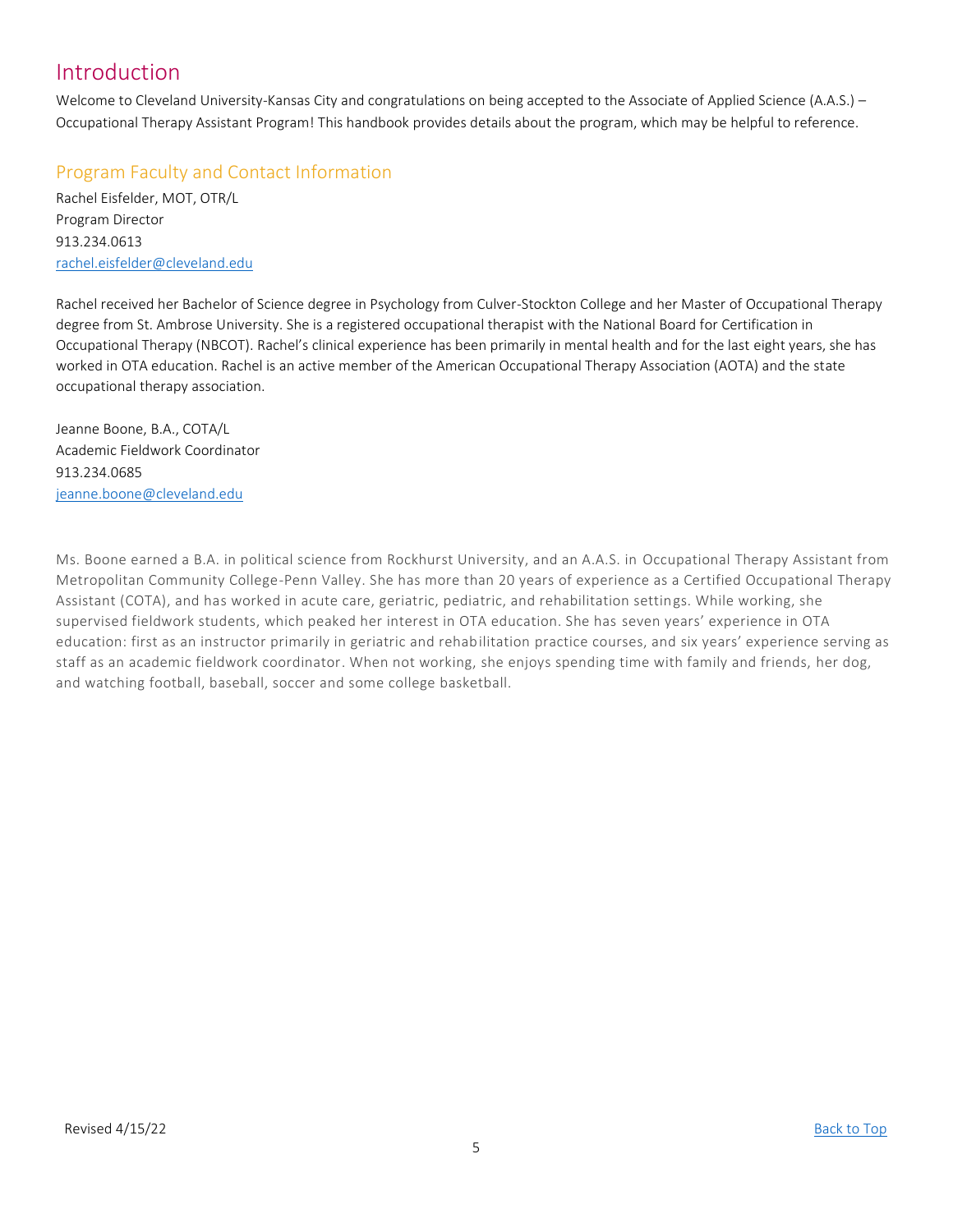# <span id="page-5-0"></span>Accreditation

The Occupational Therapy Program (OTA) at Cleveland University-Kansas City is accredited by the Accreditation Council for Occupational Therapy Education (ACOTE) of the American Occupational Therapy Association (AOTA), located at 6116 Executive Boulevard, Suite 200, North Bethesda, MD 20852-4929. The phone number for ACOTE is (301) 652-AOTA (2682), and the Web address is www.acoteonline.org.

Graduates are eligible to sit for the national certification examination for the occupational therapy assistant administered by the National Board for Certification in Occupational Therapy (NBCOT). After successful completion of this exam, the individual will be a Certified Occupational Therapy Assistant (COTA).

In addition to initial certification, state licensure is require to practice; however, state licenses are usually based on the results of the NBCOT Certification Examination. Note that a felony conviction may affect a graduate's ability to sit for the NBCOT certification examination or attain state licensure.

# <span id="page-5-1"></span>Program Responsibilities

The Program Director assumes primary responsibility for communication with ACOTE and will:

- Inform ACOTE of the transfer of program sponsorship or change of the institution's name within 30 days of the transfer or change.
- Inform ACOTE within 30 days of the date of notification of any adverse accreditation action taken to change the sponsoring institution's accreditation status to probation or withdrawal of accreditation.
- Notify and receive ACOTE approval for any significant program changes prior to the admission of students into the new/changed program.
- Inform ACOTE within 30 days of the resignation of the program director or appointment of a new or interim program director.
- Pay accreditation fees within 90 days of the invoice date.
- Submit a Report of Self-Study and other required reports (e.g., Interim Report, Plan of Correction, Progress Report) within the period of time designated by ACOTE. All reports must be complete and contain all requested information.
- Agree to a site visit date before the end of the period for which accreditation was previously awarded.
- Demonstrate honesty and integrity in all interactions with ACOTE.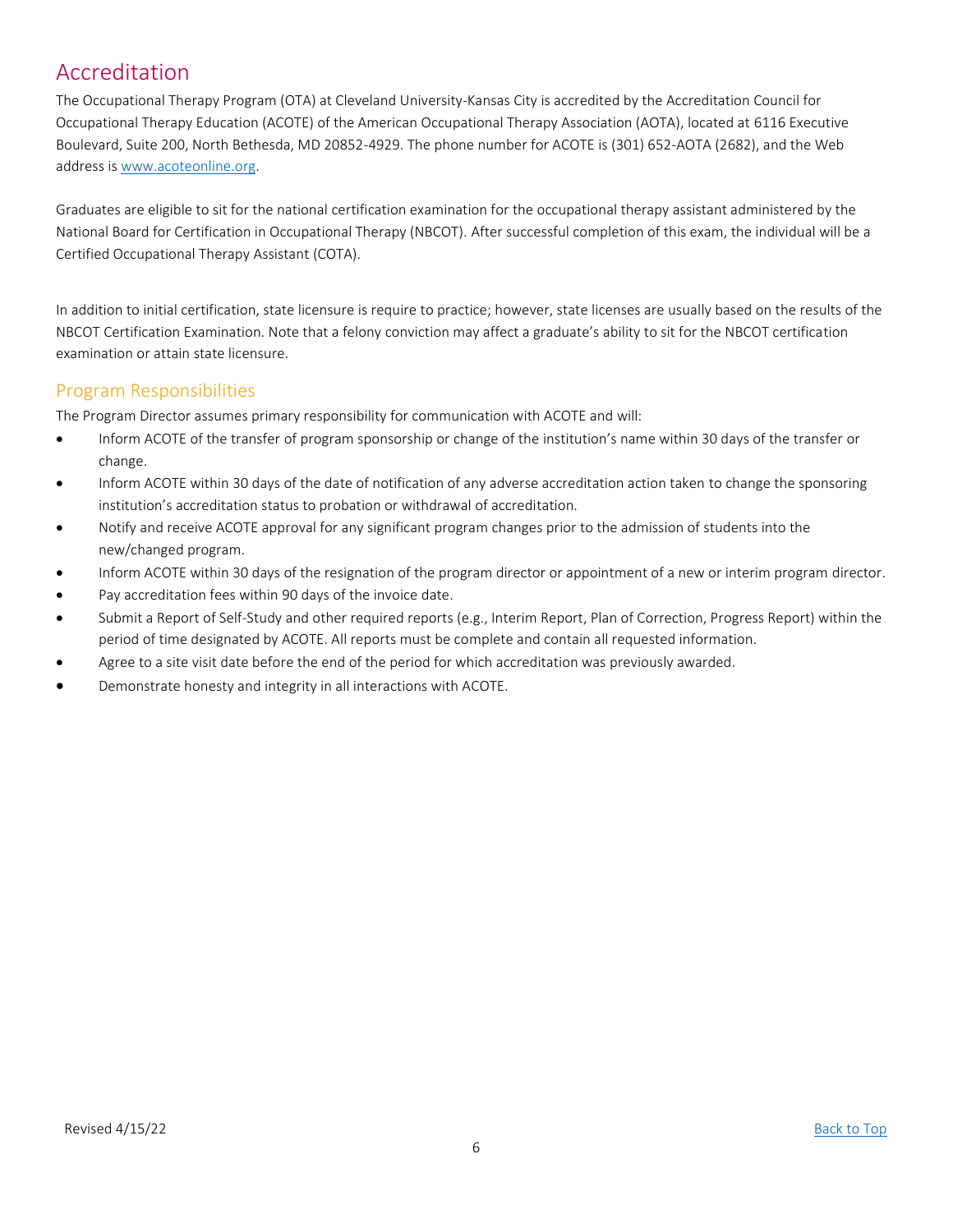# <span id="page-6-0"></span>THE CUKC INSTITUTIONAL VISION

The University's vision is to be recognized and respected as a leader in health promotion.

# <span id="page-6-1"></span>THE CUKC INSTITUTIONAL MISSION

The University's mission is to provide strong student-centered academic and professional education with a focus in the areas of life sciences and health promotion through education, scholarship and service.

## <span id="page-6-2"></span>CORE VALUES

Integrity/Accountability

- Responsible and ethical behavior
- Honest and open communication
- Responsibility for our individual actions
- Excellence/Service
- Highest quality in teaching, scholarship and service
- Embrace compassion

### Diversity/Respect

- Treat all individuals with dignity and respect
- Encourage an environment that attracts, nurtures and supports diversity
- Sensitivity to differences in learning styles, ideas and beliefs

### Collaboration/Teamwork

- Partnerships, interaction and relationships
- Cooperative efforts to achieve our common goals

### Health/Well-being

- Encourage activities and behaviors that contribute to a healthy lifestyle
- Chiropractic care is essential for optimizing health and well-being

### Innovation/Creativity

- Intellectual curiosity
- Enthusiastic pursuit of new ideas

# <span id="page-6-3"></span>MISSION OF THE COLLEGE OF HEALTH SCIENCES

To provide respected and recognized undergraduate and graduate programs specializing in life sciences and health promotion preparing graduates to continue in health-related education programs.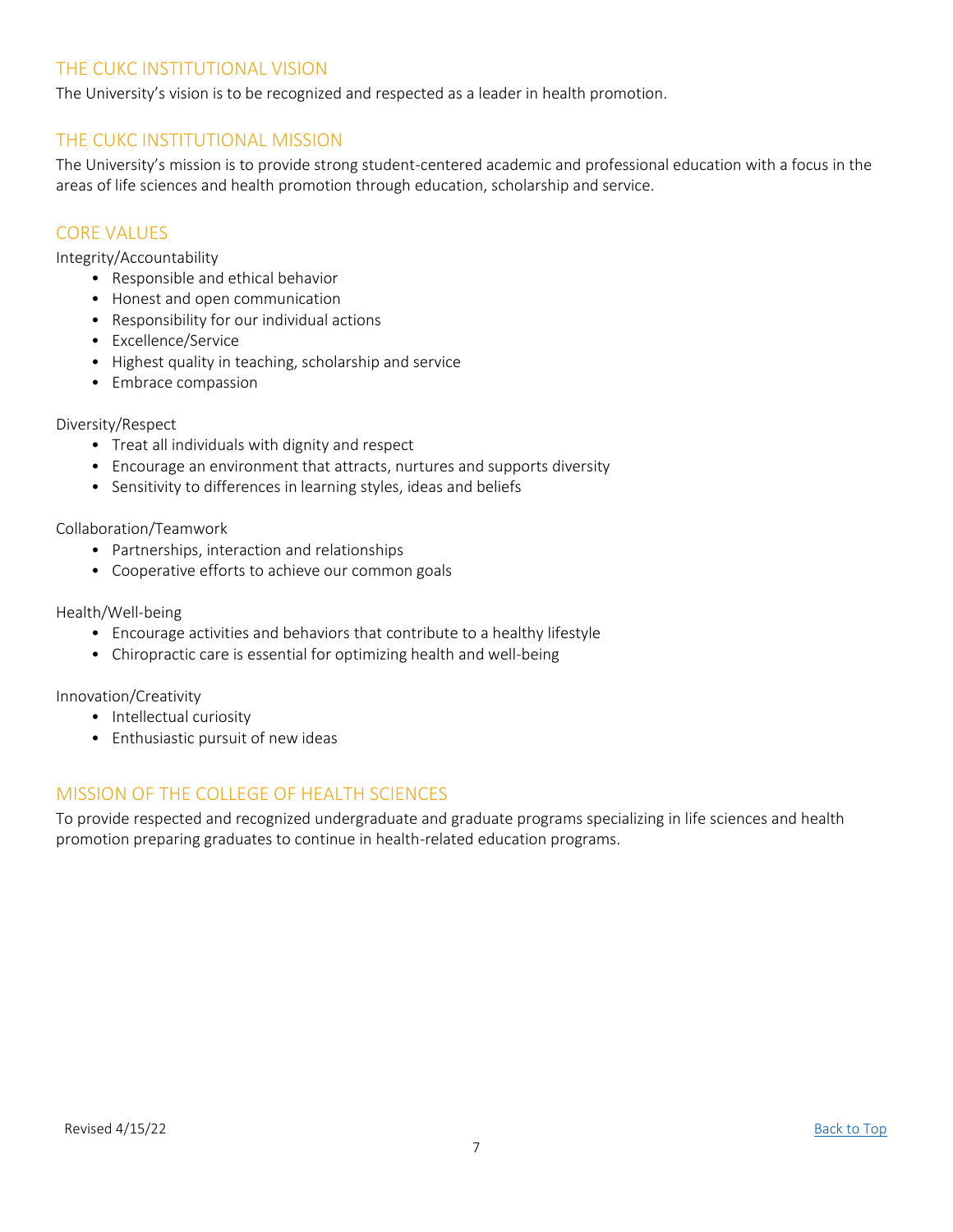# <span id="page-7-0"></span>Cleveland University-Kansas City Occupational Therapy Assistant Program

# <span id="page-7-1"></span>OTA Program Mission Statement

Our mission is to provide exceptional quality academic and clinical education to develop compassionate and resourceful practitioners who integrate skills centered on the whole person to facilitate participation in everyday living.

# <span id="page-7-2"></span>OTA Program Vision Statement

To develop innovative, compassionate leaders as occupational therapy practitioners.

# <span id="page-7-3"></span>Philosophy

People are dynamic, complex and ever changing. As occupational therapy practitioners, we assess and analyze people based on their physical, social and contextual characteristics. We explore how each person interacts with their environment and how well they are able to perform the occupations that are meaningful and purposeful to their daily lives. Knowing how each of these components (person, environment, and occupation) interact with each other for an individual allows the occupational therapy practitioner to assess one's satisfaction with occupational performance. The OTA program utilizes a developmental philosophy in the approach to teaching about the person. Coursework is set up to address occupations across the lifespan, starting from children and moving through older adults. Additionally, the program philosophy utilizes development with learning when approaching the education of students through the occupational therapy process. The Person-Environment-Occupation-Performance (PEOP) Model and the Model of Human Occupation (MOHO) provide frameworks for the student to begin the process of analyzing the components of an individual, group, or population and the interactions of each component to explore and create intervention for those they serve.

Each practice model, while having their own nuances, allows students to explore occupational performance in parts and as a whole. By using these models, students are able to utilize these ideas throughout the program. It allows for context when learning and applying the Occupational Therapy Practice Framework (OTPF), creating occupational profiles, and developing intervention. The OTA faculty believe in educating students to become innovative, forward-thinking, flexible practitioners who are ready to help meet society's healthcare needs. We believe that occupational performance is the main concern when approaching treatment interventions across the lifespan. The ideas presented in the adult learning theories, experiential learning theories, and through self-reflection, allow students to utilize their own experiences and contexts, utilize a hands-on approach to demonstrate competencies, and reflect on their learning process and how skills have improved.

The curriculum has three organizing threads that structure courses and learning experiences:

- Occupation is the central focus of the profession and a major determinant of health, wellness, and quality of life.
- Evidence-based practice guides sound clinical reasoning, advances the profession, and encourages lifelong learning.
- Professional behavior and development strengthen one's identity within the profession and allows for skill building within occupational therapy.

These threads are found throughout the course curriculum. At the beginning of the program a foundation is laid introducing all three threads and what each means to the profession. Through practice, application, and self-reflection, students are able to implement each of these threads into their practice as occupational therapy assistants. Students are assessed in coursework with Observed Structural Clinical Examinations (OSCE) in order to assess their use of occupationbased interventions as well as their application of evidence-based practice. Professional behavior is assessed in the OSCE as well as at the end of each trimester during a scheduled supervision meeting with OTA faculty.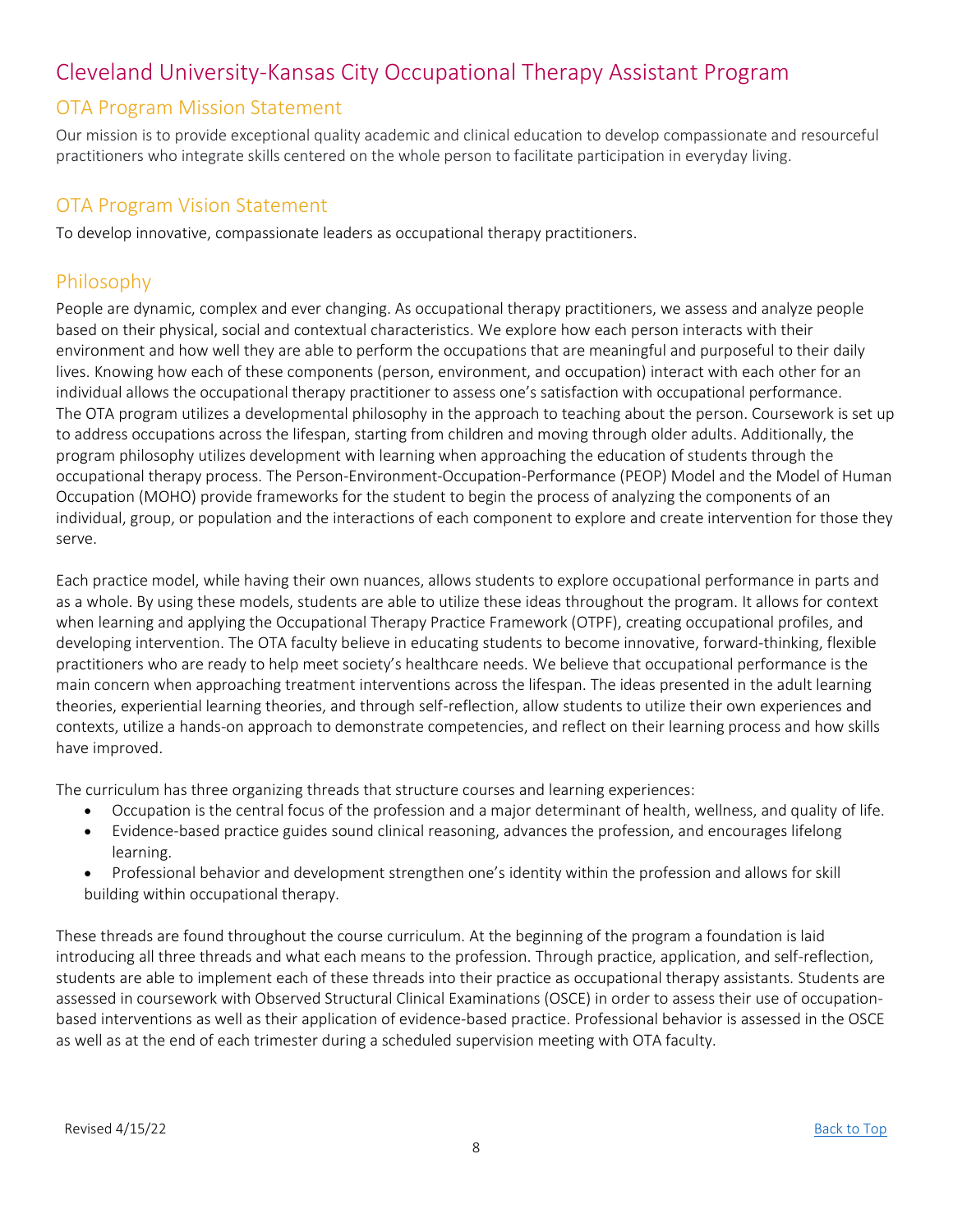# <span id="page-8-0"></span>Curriculum

All general education course work must be completed prior to enrollment in the OTA coursework. BIOL 250, BIOL 251 and HSCI 102 need a grade of a "B" or better. All other course work must be completed with a "C" or better. The OTA professional courses must be completed in sequence and within 24 months of starting the professional phase of the OTA program (150% of the program's length). Students must complete all OTA professional courses with a grade of C or better.

|                   | Course ID           | <b>Course Title</b>             | Total<br>credit<br>hours  |
|-------------------|---------------------|---------------------------------|---------------------------|
| Term 1            |                     |                                 |                           |
| Module 1          | <b>BIOL 250</b>     | Anatomy & Physiology I          | $\overline{4}$            |
|                   | <b>ENGL 101</b>     | English Composition I           | 3                         |
| Module 2          | <b>BIOL 251</b>     | Anatomy & Physiology II         | 4                         |
|                   | <b>MATH 115</b>     | Math for Natural Sciences       | 3                         |
|                   |                     |                                 | 14                        |
| Term 2            |                     |                                 |                           |
| Module 1          | <b>SPCH 101</b>     | Speech                          | 3                         |
| Module 2          | <b>HISC 102</b>     | Health Science Terminology      | $\mathbf{1}$              |
|                   | <b>PSYC 110</b>     | General Psychology              | 3                         |
|                   | <b>COMM 201</b>     | Communication and Diversity     | 3                         |
|                   |                     |                                 | 10                        |
| Term <sub>3</sub> |                     |                                 |                           |
| Module 1          | OTHA 110            | Principles of OT                | $\overline{2}$            |
|                   | OTHA 115            | Human Movement for OT           | 4                         |
| Module 2          | OTHA 120            | Analysis of Performance         | 4                         |
|                   | OTHA 130            | Occupations Across the Lifespan | $\overline{2}$            |
|                   |                     |                                 | 12                        |
| Term 4            |                     |                                 |                           |
| Module 1          | OTHA 150            | Children and Youth              | $\overline{4}$            |
|                   | OTHA 160            | Level I FW - I                  | $\overline{2}$            |
| Module 2          | OTHA 170            | Rehabilitation and Disability   | 4                         |
|                   | OTHA 180            | Level I FW - II                 | $\overline{2}$            |
|                   |                     |                                 | 12                        |
| Term 5            |                     |                                 |                           |
| Module 1          | OTHA 210            | Mental Health                   | 4                         |
|                   | OTHA <sub>220</sub> | Level I FW - III                | 2                         |
| Module 2          | OTHA 230            | Practicum                       | $\ensuremath{\mathsf{3}}$ |
|                   | OTHA 240            | Healthcare Management in OT     | 3                         |
|                   |                     |                                 | 12                        |
| Term 6            |                     |                                 |                           |
| Module 1          | OTHA 250            | Level II FW - I                 | 6                         |
| Module 2          | OTHA 260            | Level II FW - II                | 6                         |
|                   | OTHA 280            | OT Seminar                      | $\mathbf{1}$              |
|                   |                     |                                 | 13                        |
|                   |                     |                                 | 73                        |

# <span id="page-8-1"></span>Credit/Contact Hour Distribution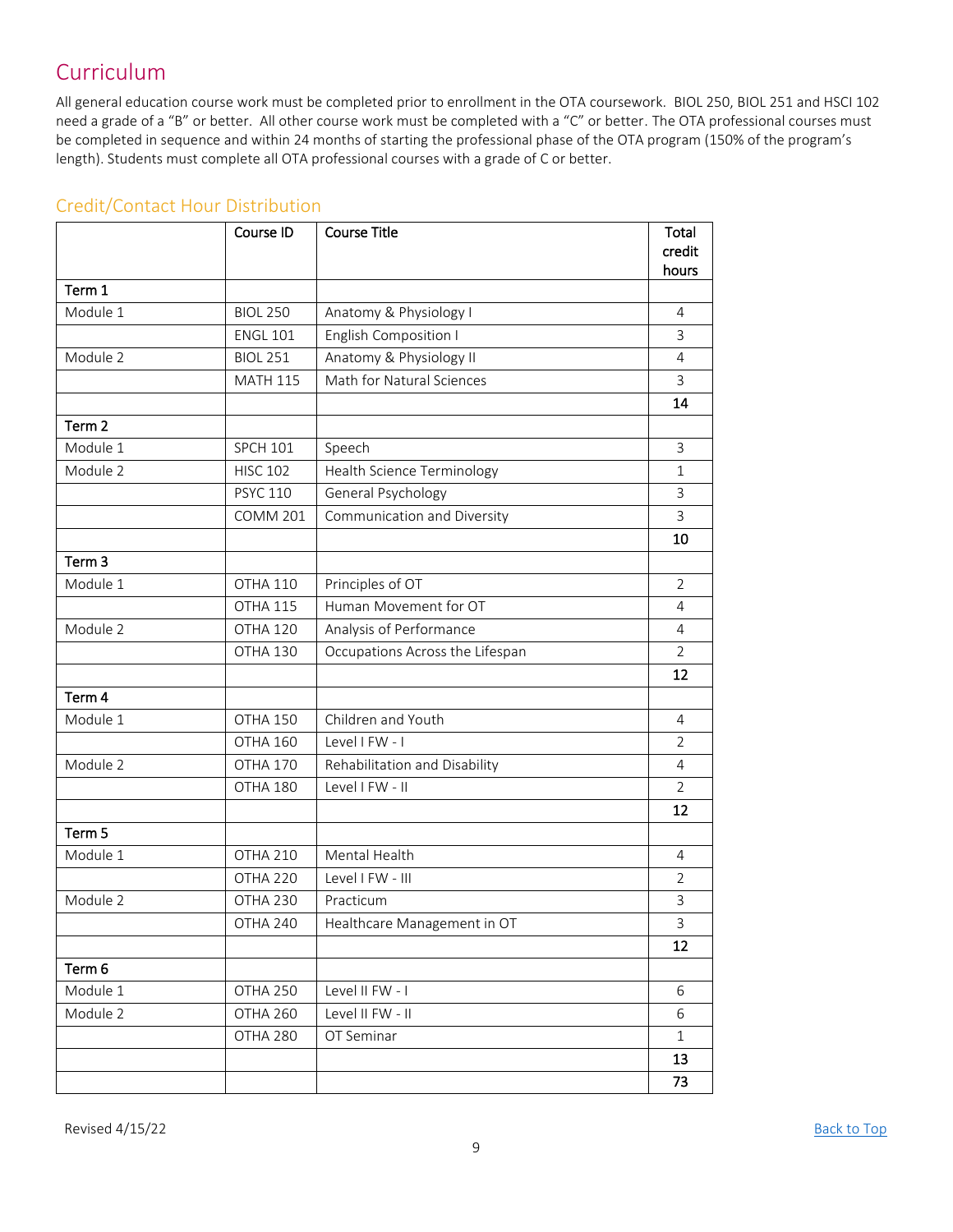# <span id="page-9-0"></span>Transfer Students- A.A.S. in Occupational Therapy Assistant

Cleveland University-Kansas City's Occupational Therapy Assistant program does not accept transfer credit of core Occupational Therapy Assistant courses from any institution. General education courses may be accepted for transfer in compliance with "Students with Advanced Standing/Transfer Credits" policy in the University Catalog.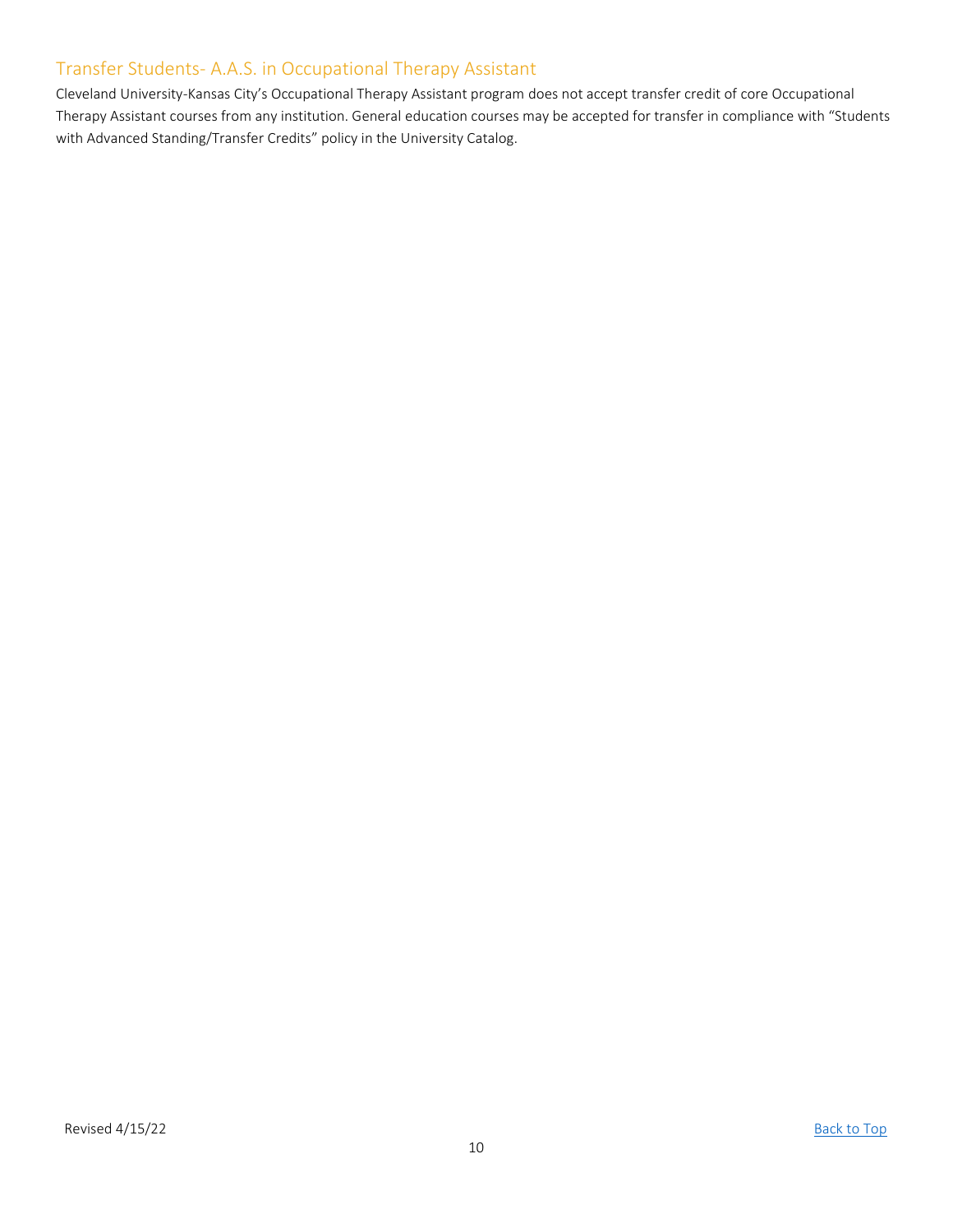# <span id="page-10-0"></span>Student Learning Outcomes

The Occupational Therapy Assistant Program's goals are consistent with the accreditation standards. By the end of the program, the student will show competence in the following:

### 1. FOUNDATIONAL CONTENT

Utilize foundational content in order to develop and create client-centered interventions.

### 2. OT THEORY

Analyze relevant OT theoretical perspective in determining and developing intervention and shaping OT practice

#### 3. BASIC TENETS

Implement the domains and processes of occupational therapy in order to understand the basic tenets of the profession.

### 4. OT PROCESS

Analyze their role in the OT process, in collaboration with the OT and based on available evidence

5. CONTEXT OF SERVICE DELIVERY, LEADERSHIP, AND MANAGEMENT OF OCCUPATIONAL THERAPY SERVICES Demonstrate an understanding of the context of service delivery, leadership, and management of OT services

#### 6. SCHOLARSHIP

Differentiate and interpret the use of scholarly articles in evidence-based practice.

### 7. PROFESSIONAL ETHICS, VALUES, AND RESPONSIBILITIES

Apply and justify professional ethics, values and responsibility within OT practice.

## <span id="page-10-1"></span>Graduation Requirements - A.A.S. in Occupational Therapy Assistant

In order to graduate in good standing, the student must:

- Complete the program of study, including both required Level II fieldwork, within 24 months of starting the OTA core coursework.
- Complete all OTA courses with a grade of C or higher.
- Complete both Level II fieldwork with at least 70 points or higher on the AOTA fieldwork performance evaluation (FWPE) with no score of 2 at final for the Fundamentals of Practice section of the FWPE.
- Recommendation for graduation by the A.A.S. in Occupational Therapy Assistant faculty.
- Resolve all outstanding financial obligations to Cleveland University-Kansas City.
- Complete exit interview.

NOTE: "Students must complete Level II fieldwork within 8 months following completion of the didactic portion of the program."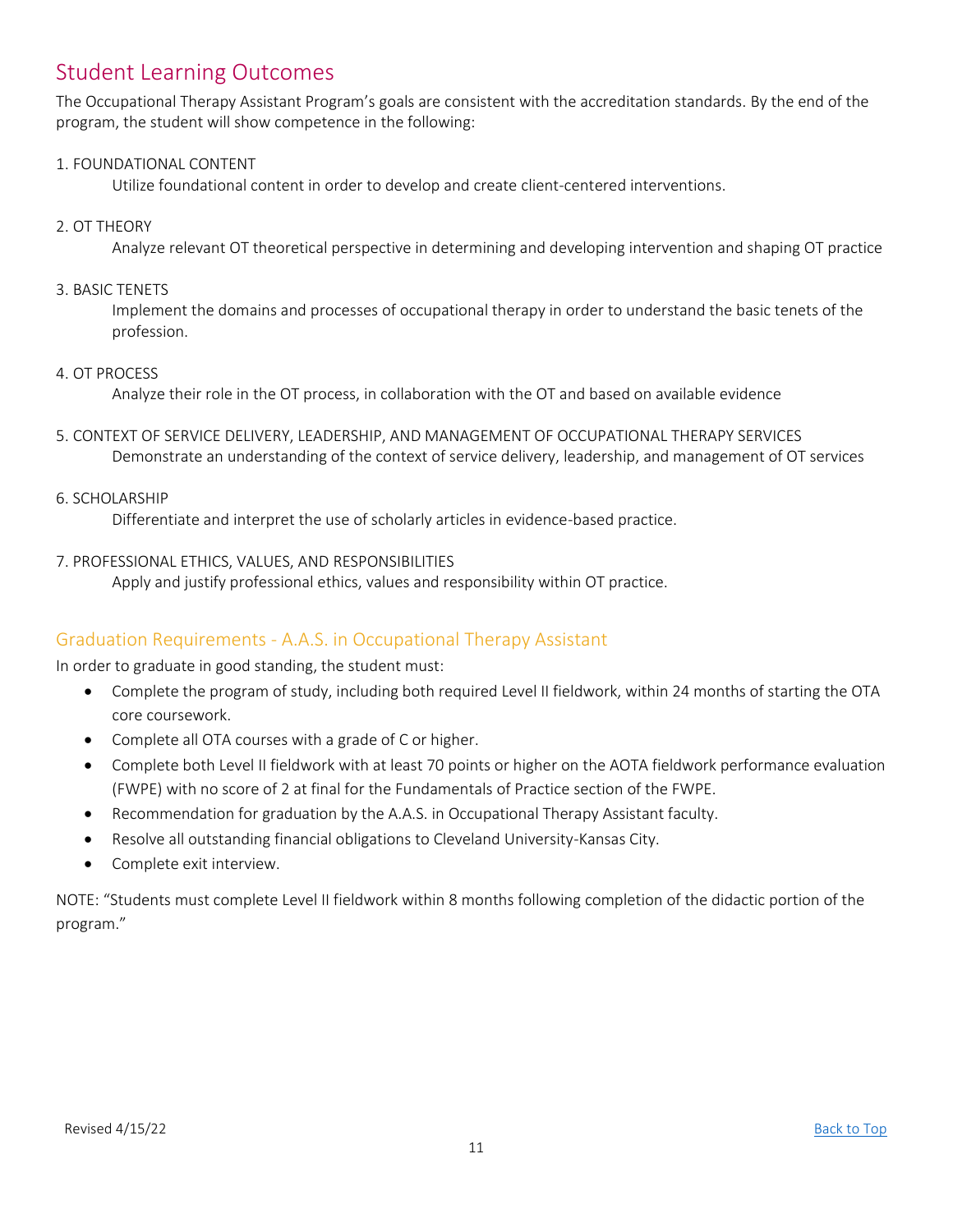# <span id="page-11-0"></span>Academic Policies and Procedures

# <span id="page-11-1"></span>Nondiscrimination Policy

Cleveland University-Kansas City and the Occupational Therapy Assistant program are committed to equal opportunity and nondiscrimination in all programs and services, and do not discriminate on the basis of race, color, religion, sex, national origin, ancestry, age, sexual orientation, marital status, disability, or veteran status.

## <span id="page-11-2"></span>Tuition and Fees

Cleveland University-Kansas City provides up-to-date [information about tuition and fees.](http://www.cleveland.edu/admissions/tuition-costs) The University Catalog clearly indicates that *"The University reserves the right to alter tuition or fees and the regulations governing as deemed necessary and without notice."*

# <span id="page-11-3"></span>Academic Calendar

The OTA program follows the [academic calendar](http://www.cleveland.edu/academic-calendar) of Cleveland University-Kansas City.

## <span id="page-11-4"></span>Professional Behavior Standards

The OTA program holds professional behavior in high regard. In order to prepare students for practice, the program will utilize a professional behavior self-assessment. Students will take this self-assessment multiple times throughout their program and will meet with OTA faculty to discuss their progress with professional behaviors. The following behaviors will be addressed in the selfassessment:

- Dependability
- Professional presentation
- Initiative
- Empathy
- **•** Cooperation
- Organization
- Clinical reasoning
- Supervisory process
- Verbal communication
- Written communication

Students are expected to exhibit professional behavior at all times. Behaviors not aligned with the OTA program include the following but are not limited to:

- Any form of academic misconduct including cheating, and/or dishonesty
- Breaching confidentiality
- Exhibiting behaviors that could be regarded as harassment
- Plagiarism
- Misrepresentation of any work submitted for evaluation

### Violation of professional behavior standards may result in disciplinary action at the discretion of the OTA faculty and OTA Program Director.

## <span id="page-11-5"></span>Dress Code and Professional Appearance Standards

The Occupational Therapy Assistant program is a professional program and students are expected to present themselves in a neat, clean, and professional manner at all times. The OTA program maintains a firm dress code with regard to classroom/lab and fieldwork/clinical situations including fieldtrips, observations, presentations, and Level I and Level II fieldwork. Professional appearance required in the above identified settings should be observed: conventional hair color/style and conservative use of jewelry and make-up.

The following are general guidelines for professional dress and appearance:

Revised 4/15/22 [Back to Top](#page-0-0)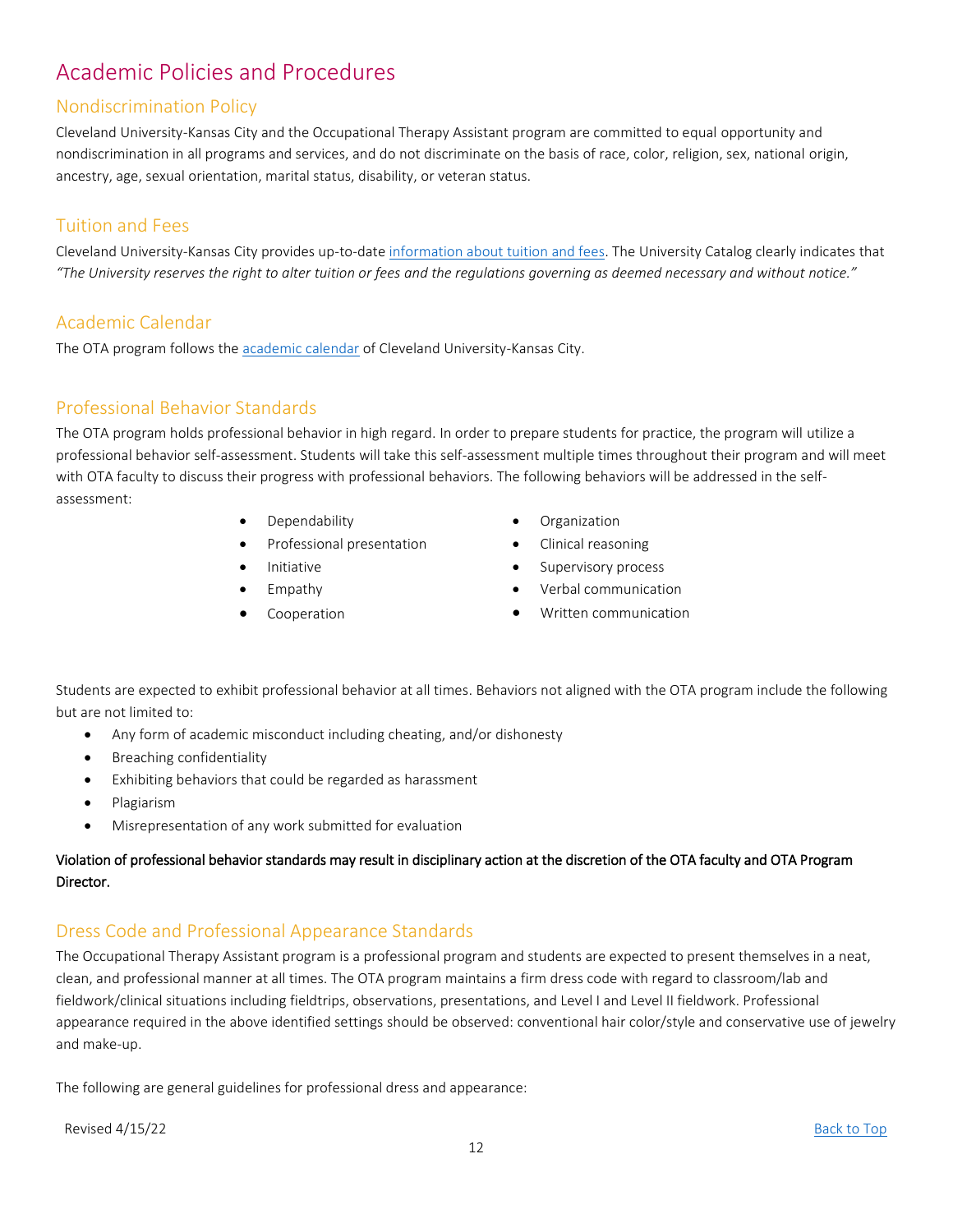#### Student ID badge

Students will receive an ID badge from the University. Student ID badges should be worn at all times in plain view at chest level at chest level while in the community representing CUKC.

#### Footwear

Closed toe, closed heel shoes with nonskid soles, no heels

Clothing should be business casual attire, khaki pants, black, gray, or navy blue scrub bottoms with the OTA program issued polo shirt.

No athletic wear, shorts, leggings, or jeans

No t-shirts, low-cut shirts/blouses, or tank tops/spaghetti straps

No revealing clothing or visible undergarments

No scarves or other flowing clothing

#### Jewelry/Body art

No more than two studded earrings per ear, no dangling/hoop earrings No exposed tattoos or facial/body piercings

#### **Other**

Natural occurring hair color Long hair tied/pulled back away from face Facial hair neat/trimmed No artificial or acrylic nails, nails cleaned cut to appropriate length, no nail polish Conservative makeup

Students are representatives of CUKC and the OTA program, the fieldwork site, and the occupational therapy profession, as well as themselves to patient/clients, family members, other professionals, and potential employers. Thus, students will be responsible for adhering to the professional appearance standards and dress code set by the Program and FW sites.

Fieldwork specific dress code information can be located in the OTA Program Fieldwork Manual. Failure to comply with the dress code may result in being sent home from class/lab, or fieldwork. Time missed will contribute to the Attendance Policy and will result in disciplinary action at the discretion of the AFWC and/or the Program Director.

## <span id="page-12-0"></span>Information Exchange and Communication

The student's assigned CUKC email address will be the primary mode of formal communication between the University and/or Program and the student. Students are required to read and respond to emails within 72 hours of receipt. The student is considered notified when the University or Program official has received receipt of delivery to the student's CUKC email.

# <span id="page-12-1"></span>Technical Standards

All students are required to meet and maintain Technical Standards of the OTA program. Students must demonstrate the ability to deliver occupational therapy services in a safe and effective manner under the supervision of the Occupational Therapist/Occupational Therapy Assistant. All students must meet the technical standards for admission or participation in the OTA program with or without reasonable accommodation. The technical standards outlined below are necessary skills and behaviors for successful completion of this program. It is the student's responsibility to disclose any limitations that might interfere with his/her meeting these standards.

#### Cognitive Functions

Revised 4/15/22 [Back to Top](#page-0-0)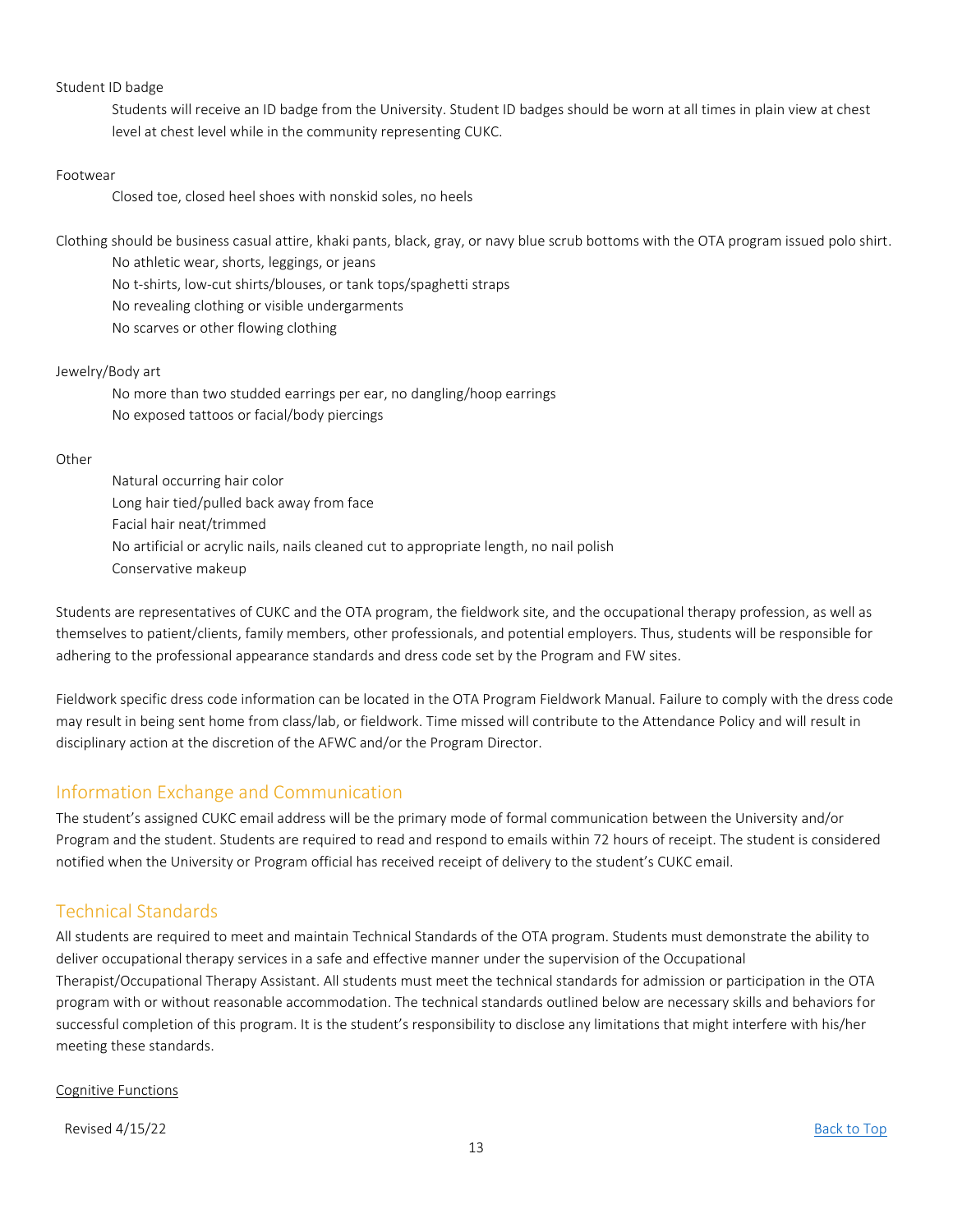- Ability to effectively attend to multiple tasks, personal, and/or group interaction to include ability to selectively focus, utilizing divided and alternating attention in a quick, safe manner.
- Ability to organize concepts, schedule, materials, and work space.
- Ability to engage in decision-making and problem-solving for use in clinical reasoning and safe practice.

#### Written and Verbal Communication

 Ability to use English in both written and spoken language for effective communication with individuals in all health care professions, patients/clients, family members and care providers.

#### **Strength**

- Adequate body strength and endurance to sustain work level on a full-time basis, while performing intermittent moderate to heavy work levels (lifting of 10+ lbs. above shoulder level; lifting, pushing, pulling 50+ lbs., handling therapy equipment).
- Ability to assist a person to move to different positions and surfaces.

#### Coordination

 Ability to use fine skilled movements, such as finger dexterity and eye-hand coordination, for effective use of tools, splint fabrication, dressing, personal hygiene, grooming, cooking and written communication skills.

#### Sensory

- Visual acuity (with correction, as needed) for close observation of one or more persons at a 10-foot distance, and closely monitor facial expressions, skin coloration, muscular tension, and detailed workmanship.
- Auditory acuity (with correction, as needed) to comprehend one or more persons engaged in conversation, and to hear monitoring, communication and safety devices, and signals.
- Spatial reasoning abilities sufficient to plan and implement modifications of tools, materials and the environment, and to observe human movement.
- Tactile ability to feel vibrations, detect temperature, feel differences in surface characteristics, feel differences in sizes and shapes, and detect environmental temperature. Ability to detect odors from patient, smoke, gases or noxious smells.

#### Professional Behaviors and Work Ethic

- Capacity to use effective work ethic skills to include attendance, punctuality, positive work attitude, respect, cooperation, teamwork, professional manners, productivity appropriate to course and job role requirements.
- Capacity to work with persons with diverse backgrounds.

#### Emotional Stability and Coping Skills

 Ability to effectively adapt and handle fluctuations in personal, emotional, and physical stress levels, including the ability to maintain composure in moderate to high levels of stress in emergency situations.

### <span id="page-13-0"></span>Classroom Guidelines

1. Accommodation-- Persons with disabilities are eligible for admission as long as they can carry out the classroom, laboratory, and fieldwork assignments, patient/client intake, assessment and techniques, or the equivalent; pass written, oral and practical examinations and meet all of the requirements of the University. It is the student's responsibility to disclose any limitations that might interfere with his/her meeting these standards.

Cleveland University-Kansas City will make reasonable accommodations for disabilities. Applicants and students are welcome to discuss any disabilities that they believe will hinder their completion of the curriculum. To access disability services or accommodations, students must initiate a request for service and complete the eligibility determination process. This process is to be initiated with Megan Kissel in the [Academic Support and Testing Center.](https://www.cleveland.edu/campus-life/students-with-disabilities/)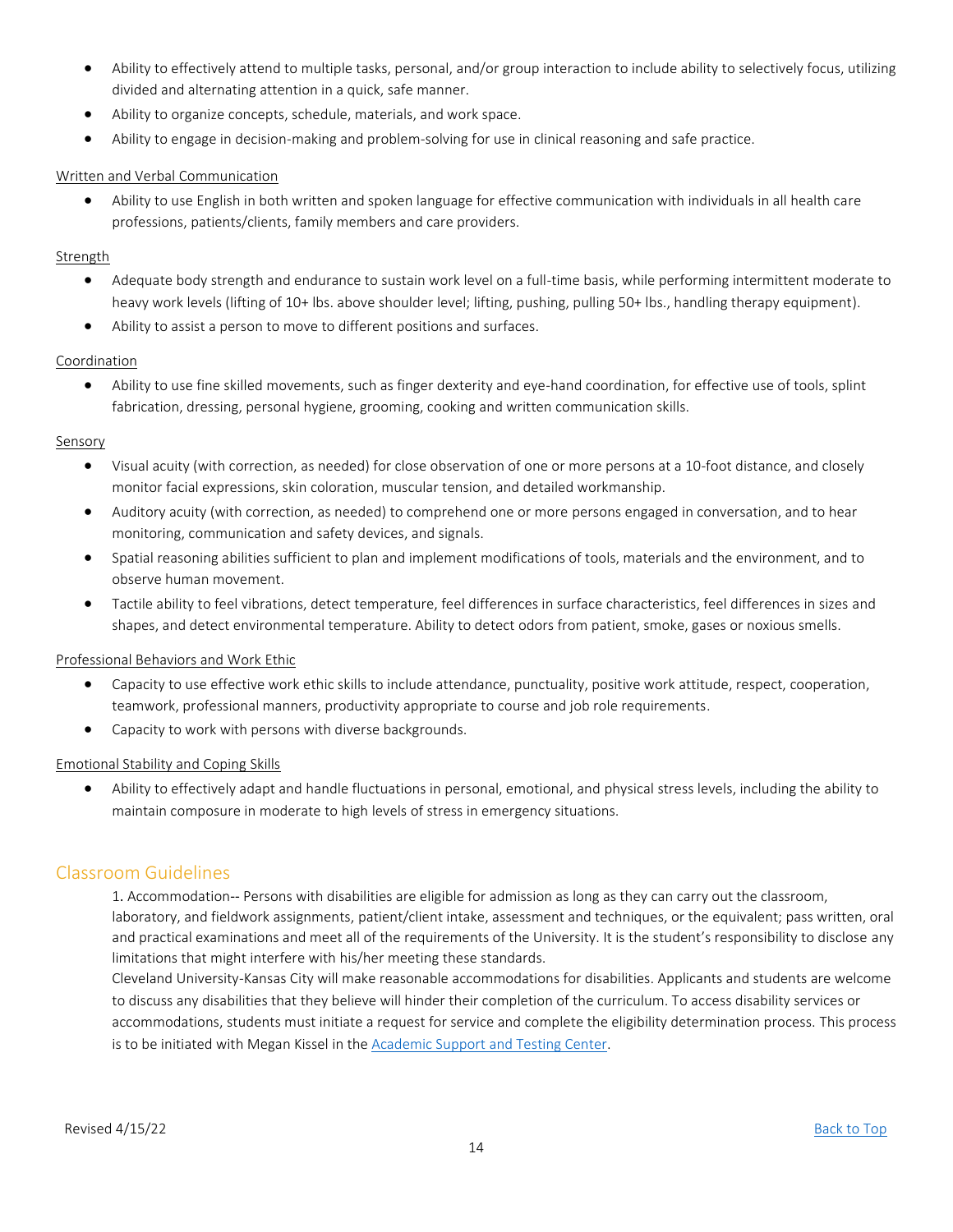2. Attendance—Every student is expected to arrive to class on time, attend all class sessions, fieldwork outings, and other scheduled activities. If a student is absent from a scheduled meeting or activity, it is his/her responsibility to contact the instructor as early as possible.

Course credit will be given only if the student is present at least 90 percent of the time and completes all course requirements. Should absences exceed 10 percent (10%) of scheduled class time, the student will be dismissed from the course with a grade of "XF". In cases where a student is awarded an "XF" due to absences resulting from extenuating circumstances, a written appeal may be submitted to the Program Director and must follow the grievance and appeals policy outlined in the program handbook. If a student has missed more than 20 percent (20%) of scheduled class time, the student will not be allowed to complete the appeals process. The student will be dismissed from the course and will need to follow the Program Dismissal policy for options of readmission.

Tardiness disturbs both the instructor and other members of the class, and as such is inconsiderate. If tardiness becomes an issue, the student will be asked to meet with the faculty to determine ways of supporting the student's success.

3. Assignments/Exams—To become proficient in skills required of an occupational therapy assistant, it is expected that the student takes ownership of meeting deadlines and takes initiative to ensure all assignments are turned into the instructor at the designated time. Make-up examinations will be administered only in approved situations. Students are responsible for communicating with their instructor if assignment deadlines or exams are not met by their scheduled date.

Assignments will be accepted up to 7 calendar days beyond the original due date with a 20% reduction of the total point value. If the assignment has not been received after 7 calendar days, a 0% will be recorded. At the instructor's discretion, the point reduction may be waived in the event of extenuating and documented circumstances.

4. All assignments and grades are posted in the Canvas course page. If there are questions regarding the use of Canvas, one's assignment or grade, the course instructor is to be contacted. Unless otherwise specified, students are to turn all assignments in electronically in the Canvas course.

5. Cell phones are to be turned off and put away during class time.

6. As professionals, written communicate is important. As such, the OTA students is expected to convey ideas clearly and concisely, using correct grammar and correct punctuation in all writing submissions. The student is also expected to use APA formatting in all formal writing assignments unless otherwise specified. The CUKC library has APA manuals available for check-out as well as [online resources.](https://cleveland.instructure.com/courses/951/modules/items/136241)

7. Plagiarism and cheating are forbidden and students who do so may result in disciplinary action.

8. The student is expected to assist in keeping the OTA lab space neat and clean. This includes cleaning up after oneself if there is food in the lab. All materials, supplies, and equipment needs to be sanitized and put away after use.

9. Professional conduct and dress is expected for formal class presentations, when there are visits by guest lecturers, and for fieldtrips/outings. This may include the CUKC OTA polo, or a professional looking shirt, khaki pants or slacks, and closed-toe and rubber-soled shoes. Students may wear clinic dress during typical days. There may be some movement lab sessions that require the student to wear sweatshirts and tank tops, instructors will inform students when this type of clothing is needed. Please refer back to the program dress code in the OTA Student Handbook if there are questions.

10. In case of inclement weather, student can follow the inclement weather policy in the OTA student Handbook.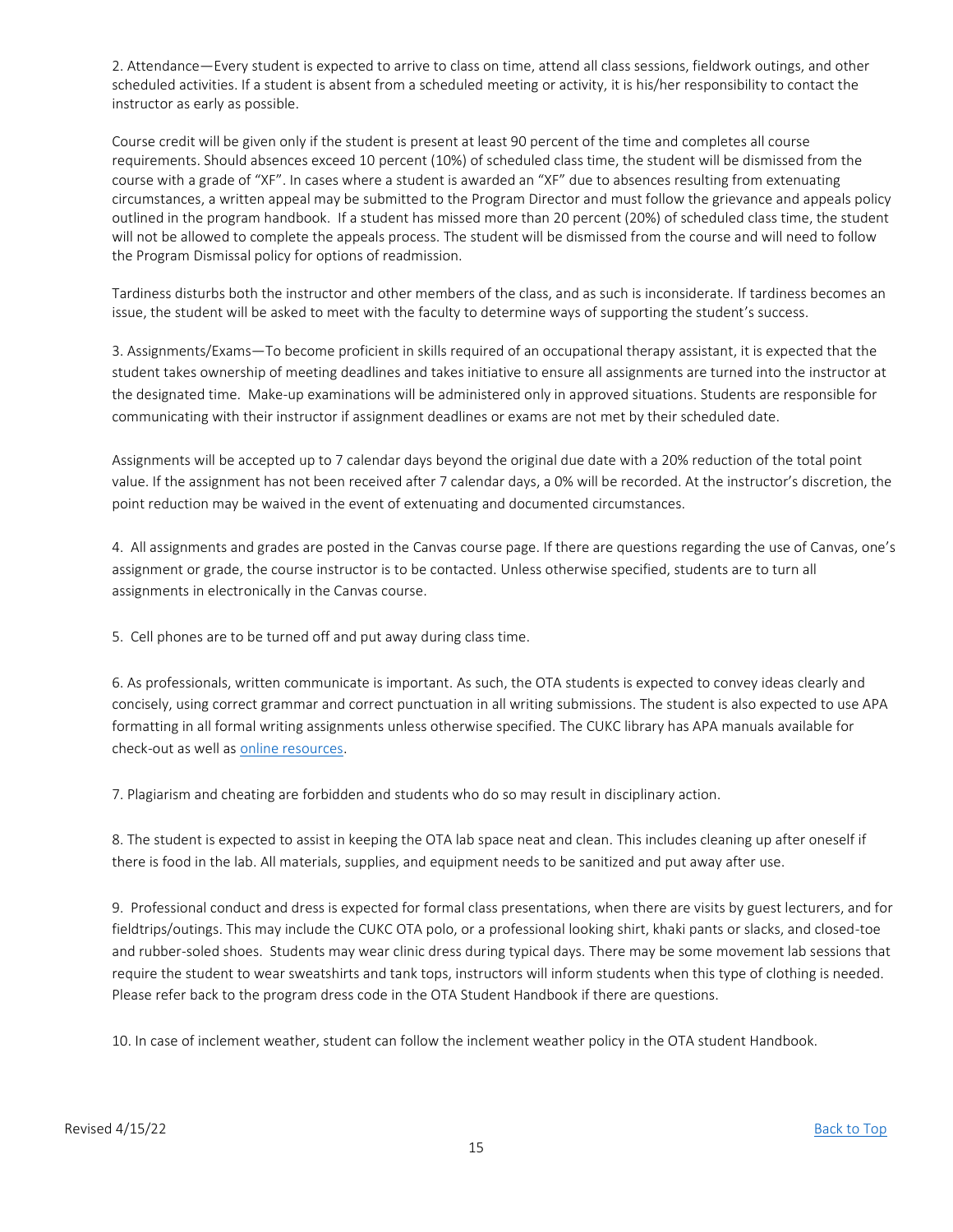# <span id="page-15-0"></span>Program Standard Procedures

The following sections relate to standard procedures in the OTA program that should be followed at all times.

#### HIPAA and Confidentiality

Each student is responsible for maintaining the confidentiality of all individuals encountered during academic and fieldwork educational activities in accordance with the Health Insurance Privacy and Portability Act (HIPAA). For assignments, reports, notes, etc., identifying information cannot be present and must be removed. Students will adhere to HIPAA guidelines when speaking about patients at all times.

#### Equipment and supplies

The equipment and supplies of the OTA program (and University) are to be used in a safe and respectful manner. Students who have questions or concerns related to specific equipment and supplies should request assistance from an OTA faculty member. Additionally, students should report equipment/supplies that are not working properly or appear to be damaged. All equipment and supplies are to be stored properly after use.

#### Lab safety

During lab activities, students can expect to work with classmates and/or instructors to develop and practice skills. Students should dress in comfortable clothes that will allow for ease of movement to and from different surfaces and in multiple positions. Good body mechanics will be reinforced throughout the curriculum in order to prevent injury and ensure safety.

#### Infection Control

Standard precautions should be followed at all times. Hand hygiene before and after contact with a person, immediately after contact with blood, body fluids, open wounds, mucous membranes, or contaminated items, immediately after removing gloves, cleaning up spills that may include blood or body fluids, before eating, after using the restroom, and after coughing or sneezing into a tissue. Appropriate personal protective equipment (i.e. mask, gown, gloves, etc.) must be worn if there is a potential or splash or exposure to body fluids. Gloves are to be changed before and after each contact with an individual.

#### Emergency/evacuation procedures

In cases of emergency necessitating evacuation of the building, students will exit and report to the parking lot just south of the main campus (student/staff parking). Students are expected to follow the emergency/evacuation procedures for assigned FW sites.

## <span id="page-15-1"></span>Inclement Weather Policy

Inclement weather may result in hazardous road conditions. As a result, each student should make safety their first priority and use their own judgment in reaching the University and/ or their assigned fieldwork site.

Cleveland University-Kansas City participates with approximately 90 school districts throughout the Kansas City metropolitan area in a cooperative venture to make public announcements regarding emergency school closing, usually due to weather conditions.

Students may enroll and receive campus alerts by text or email through the ["CU Alerts" system](http://my.textcaster.com/asa/Default.aspx?ID=4c882fb5-eb2b-4530-a7aa-e440f852a35d).

If the University is closed due to weather conditions, Occupational Therapy Assistant students will not attend classes on campus for the duration of the campus closing.

- Time missed due to official campus closings will not contribute to the Attendance policy.
- Class make-up day(s) may be scheduled at the discretion of the instructor.
- Scheduled class make-up day(s) will be subject to the Attendance policy in the same manner as a regularly scheduled class period.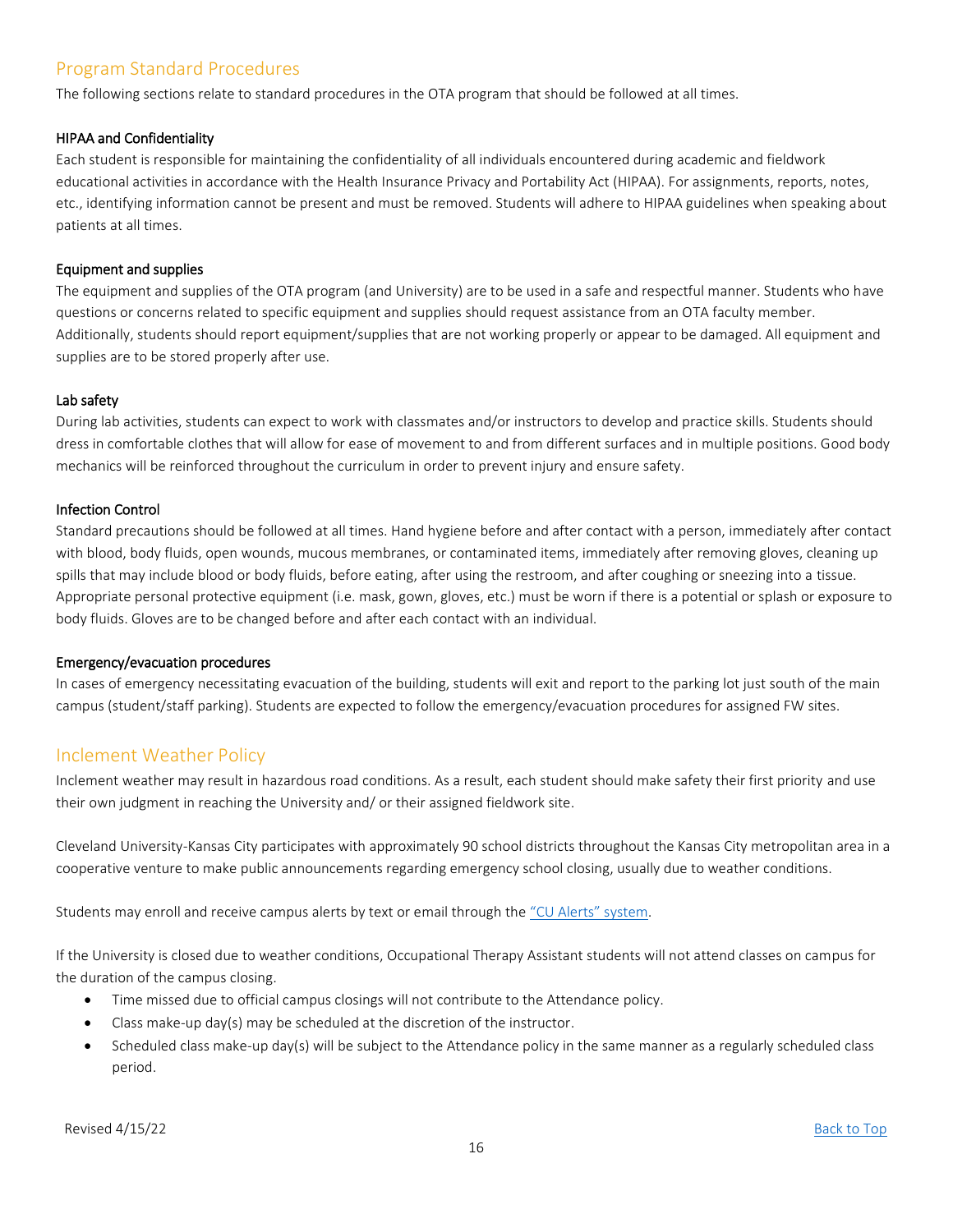Any time an Occupational Therapy Assistant student misses a fieldwork day, the student must inform their Fieldwork Educator/Fieldwork Instructor they will not be in attendance. Contact must be made prior to the start of their scheduled fieldwork shift.

Students assigned to an internship, preceptorship, or clinical rotation located off the Cleveland University Kansas City campus, students are expected to attend the clinic unless notified by the clinical coordinator or clinical supervisor that the clinic is closed.

#### PROCEDURE:

- In the case that the external clinic location is closed, the student will not be required to attend.
- In the case that the CUKC clinical instructor assigned to the site to directly supervise the student is not available, the CUKC clinical instructor will notify the student.
- Program Directors in collaboration with the VPAA can determine the student is not required to attend the clinic in the case of extreme weather or a natural disaster such as tornado or flooding.

# <span id="page-16-0"></span>Background Check Policy

The Joint Commission (TJC) has implemented requirements for criminal background checks. Standard HR.1.20 for staff, students and volunteers who work in the same capacity as staff who provide care, treatment, and services at EP 5 states criminal background checks are verified when required by law and regulation and organization policy. [\(www.jointcommission.org\)](http://www.jointcommission.org/)

State and/or federal laws through designated agencies regulate health professions. Each agency sets the specific requirements for granting licensure or certification to practice as a healthcare provider. Most agencies have restrictions on eligibility to sit for credentialing examinations and granting licensure or certification to an individual with a criminal record.

In compliance with the terms of fieldwork site affiliation agreements, students will be subject to a variety of background checks prior to entering the fieldwork education phase and throughout the duration of the program. Background checks may include, but are not limited to: state and/ or federal criminal background checks, [Family Care Safety Registry,](https://health.mo.gov/safety/fcsr/) Employee Disqualification Lists, Sex Offender Registries, US Department of Health and Human Services database, and the Offices of Inspector General's database. Background checks need to be completed prior to starting OTA coursework. The CUKC OTA program covers the cost of the background check.

It is at the discretion of each affiliated facility to implement individual standards and requirements regarding student admittance for educational purposes. The program cannot and does not guarantee student acceptance at a fieldwork education site as fieldwork affiliates retain the right to refuse placement of, or dismiss a student from their facility. If a student is denied acceptance or dismissed from a fieldwork facility based on their background status the student will fail the fieldwork course, be dismissed from the program, and become ineligible for re‐entry to the program.

It is the responsibility of the student to immediately report any changes to the status of their criminal background history to the Occupational Therapy Assistant Program Director. Convictions or failure to notify CUKC's Occupational Therapy Assistant Program Director of convictions occurring during program enrollment may result in dismissal from the program. The program and the University will not modify the curriculum for students who have an unsatisfactory criminal background status.

## <span id="page-16-1"></span>Drug Screening Policy

Upon contingent acceptance to the Occupational Therapy Assistant program, a drug screen will be required at a place designated by the CUKC Occupational Therapy Assistant program. A positive drug screen documenting illegal drug use will result in retraction of contingent acceptance. Occupational Therapy Assistant students are subject to drug screenings at any time throughout the duration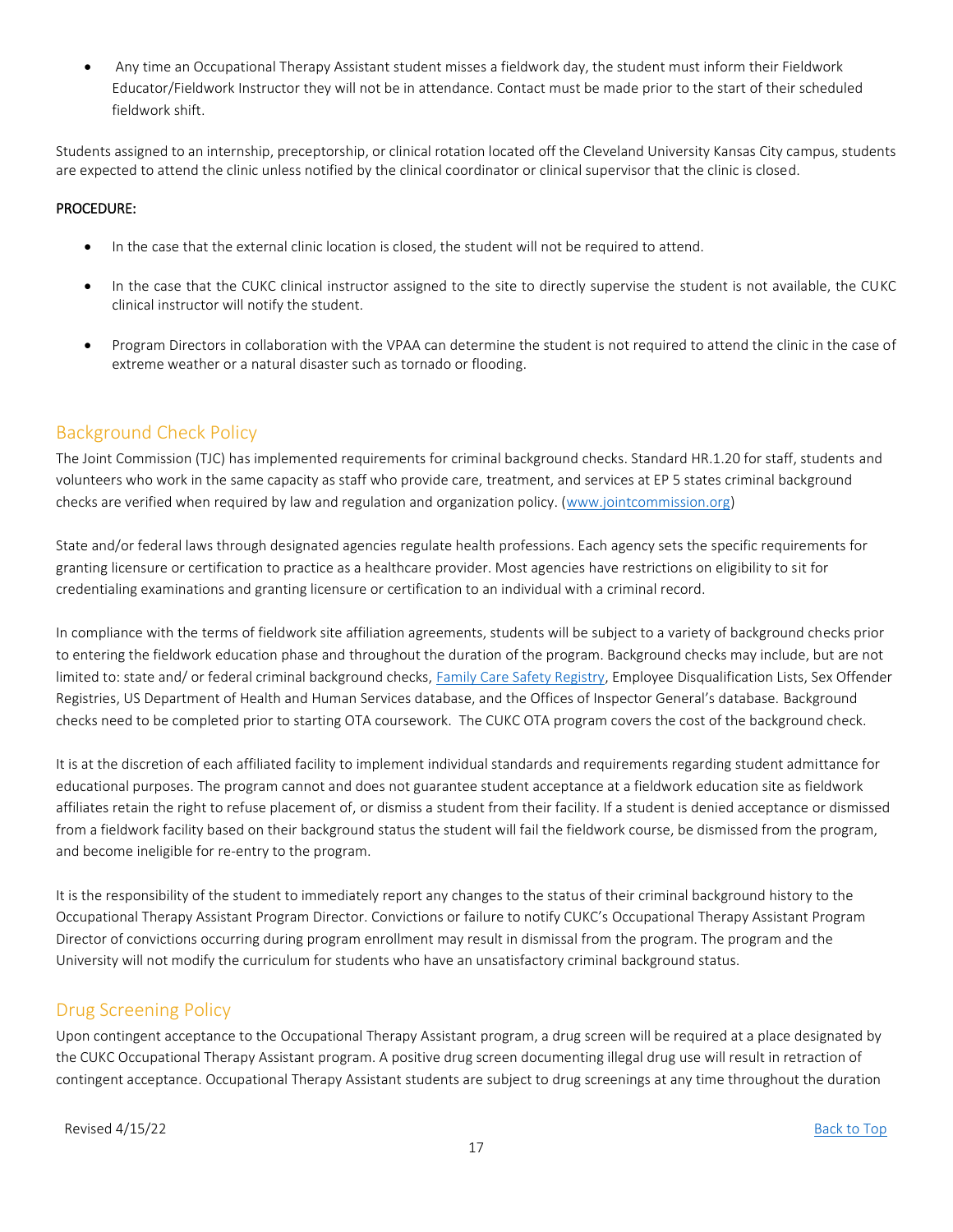of the program per the request of fieldwork affiliates or authorized Cleveland University-Kansas City representatives. Failure to cooperate, tampering with the test or process, and/ or a positive drug screen documenting illegal drug use will result in program dismissal. The CUKC OTA program covers the cost of the drug screen.

### <span id="page-17-0"></span>Health Status

Due to the nature of the coursework and fieldwork content, sufficient physical strength is required for lifting and moving people and handling therapy equipment in a variety of settings. As such, students will be required to submit proof of a physical examination completed by an authorized individual prior to starting the OTA program. Additionally, students will submit required proof of current immunization. The responsibility for maintaining current health testing and immunizations throughout the OTA program, including costs, are the responsibility of the student.

Students are also required to have a two-step tuberculosis (TB) skin test. This test is required annually at the student's expense. In the event the test is positive, a documented negative chest X-ray may be required at the expense of the student.

### <span id="page-17-1"></span>Immunization Policy

Cleveland University-Kansas City's A.A.S. programs follow the CDC Healthcare Personnel Vaccination Recommendations. Students must have on file current, official documentation of vaccination or immunity for: tetanus- diphtheria-acellular pertussis, measles, mumps, rubella, varicella, hepatitis B, influenza and COVID- 19.

All students will be asked if they wish to voluntarily declare COVID-19 vaccination status. Students that voluntarily declare they are vaccinated for COVID-19, must provide supporting documentation to be considered for clinical placement at sites requiring COVID-19 vaccination. Students that voluntarily decline to declare COVID-19 vaccination status, or declining to be vaccinated for COVID-19, will not be eligible for placement at, or will be removed from, clinical education sites requiring COVID-19 vaccination.

Failure to do so constitutes non-compliance and failure to meet and/or maintain CUKC OTA Fieldwork Education eligibility requirements. Students failing to maintain compliance will not enter and/or will be removed from Fieldwork Education until compliance is met. Time missed due to immunization non-compliance will follow the Attendance policy detailed in the program handbook. All required immunizations or testing to maintain compliance is at the student's expense. CUKC affiliates with third-party healthcare institutions to facilitate my fieldwork education while in the program. All of these institutions require CUKC to comply with this policy and maintain documentation as such.

## <span id="page-17-2"></span>CPR Certification

Basic Life Support (BLS) for Healthcare Provider Certification is required for all Occupational Therapy Assistant students. This certification must be from the American Heart Association (AHA). Proof of current BLS for Healthcare Provider certification must be provided and must remain current throughout the duration of the program. Allowing CPR certification to lapse during the program will result in being removed from fieldwork education. Time missed due to CPR Certification non-compliance will follow the Attendance policy detailed in the program handbook. The CUKC OTA program will provide a scheduled time for students to complete CPR training on campus once a trimester. The OTA program will cover the cost for current students.

## <span id="page-17-3"></span>Health Insurance

It is recommended, but not required, that students maintain health insurance while enrolled in the program since students will be in contact with patients/clients at various facilities for the purpose of fieldwork education. The student is completely responsible for personal medical costs incurred while enrolled in the program. Some FW sites may require health insurance be maintained while at the site.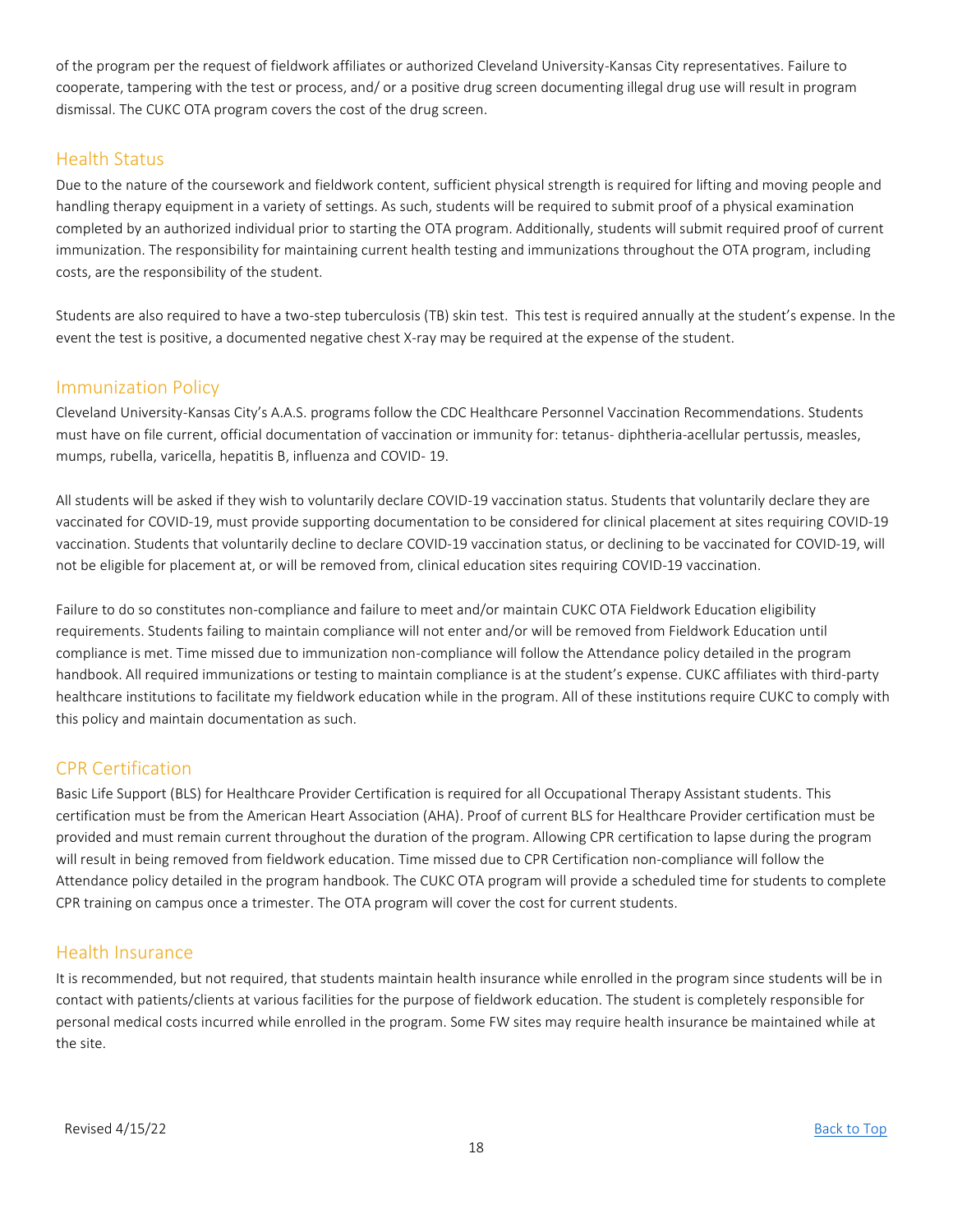# <span id="page-18-0"></span>Academic Expectations and Standing

The OTA program curriculum is designed to be completed within 16 months, including fieldwork courses. Withdrawing and/or not earning a passing grade from a course will impact ability to complete the OTA program within the specified timeframe. The curriculum must be completed within 24 months of the first date of matriculation into the OTA program.

Students must complete the curriculum sequentially and will not be allowed to take courses out of sequence. Each course is a prerequisite for the following course, beginning with the first OTA course. Successful completion of a course within a given module (i.e. earning a grade of "C" or better) is required to enroll in the subsequent module. Students earning less than a "C" (<75%) will fail the course and will not be allowed to progress to the subsequent courses. Students must re-take the failed course once upon the next scheduled offering.

Students will be placed on *Academic Probation* at midterm for failing to maintain a grade of "C" or better in a course and necessary advising and actions will follow. Students will be in *Good Academic Standing* at the end of the course when the student earns a grade of "C" of better in that course.

## <span id="page-18-1"></span>Grading Scale

The below grading scale applies to all courses in the OTA program:  $A$  90  $-$  100%

B 80 – 89.9% C 75 – 79.9%  $D$  70 – 74.9% F < 70% There is a "no rounding" policy with grades (e.g. 80.7%= 80% on the program grading scale).

## <span id="page-18-2"></span>Student Advisement

Student success in the OTA program is paramount and is supported by strong faculty-student communication. Each OTA student schedules and meets with the OTA full-time faculty once per trimester. The OTA full-time faculty advise OTA students and are accessible and act as a resource for students, assisting with questions or problems related to academic progression, professionalism, issues related to the program, or personal concerns affecting academic progression/success. Students are always encouraged to schedule additional appointments as needed.

The academic fieldwork coordinator (AFWC) provides orientation and education for the program. The AFWC may reach out to other OTA faculty when advising students on fieldwork related situations.

# <span id="page-18-3"></span>Program Dismissal

A student may be dismissed from the OTA program for any of the following reasons, but not limited to:

- a. Earning a grade less than "C", "XF" or "W" or any combination in two (2) OTA courses
- b. Academic misconduct/dishonesty
- c. Unethical behavior(s)

It will be at the discretion of the Program Director, whether the student will be eligible to reapply to the program. The Program Director in collaboration with program faculty will determine at the time of dismissal any contingencies for readmission to the program.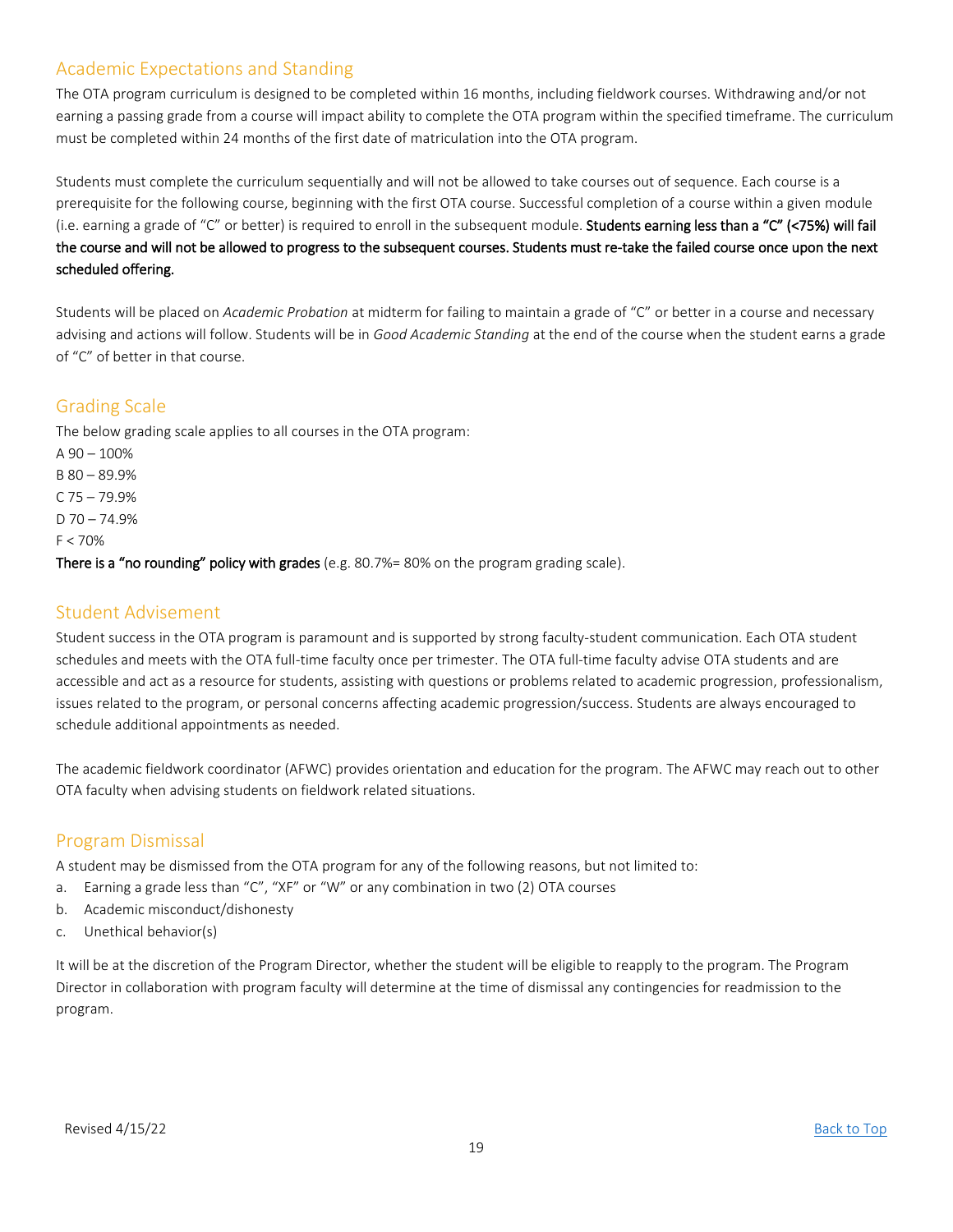# <span id="page-19-0"></span>Course/Program Withdrawal

Students wishing to withdraw from a course should refer directly to the University Catalog for details.

Occasionally various circumstances may lead a student to consider whether continuing in the program is in his or her best interest. If a student wishes to withdraw from the program, the student must follow the below steps:

- 1. Inform the class advisor of the intent to withdraw from the program.
- 2. Provide written notice to the Program Director stating that he or she is withdrawing from the program.
- 3. Follow policy and procedure from withdrawing from the College of Health Sciences, as outlined in the University Catalog.

# <span id="page-19-1"></span>Complaints and Informal Resolution

The University strives to provide high quality educational experiences to students. As such, students who have a concern or issue are encouraged to file a complaint in accordance with complaint policy and procedure found in the University Catalog.

Students who have a complaint should seek first to resolve the concern/issue with the involved parties through informal means (i.e. communication and/or meeting). If the complaint cannot be resolved to the mutual satisfaction of the involved parties, the student can seek to begin a formal grievance and appeals process.

# <span id="page-19-2"></span>Grievances and Appeals Policy

The program grants a student the ability to file grievances and appeals for program specific issues regarding, but not limited to, any violation, misinterpretation, or inequitable application of any existing policy, procedure, or regulation. The steps below must be followed for all appeals:

- 1. The student must first attempt to informally resolve the issue with the party or parties involved within five (5) business days of the occurrence.
- 2. If the occurrence cannot be resolved informally with the party or parties involved, the student may submit a written statement to the Program Director within ten (10) business days of the occurrence to include at minimum:

(1) details of the nature of the grievance/appeal, to include what is being appealed, parties involved, and the specific University or Program policy, procedure(s), rules, and/or regulation (including policy title, publication, and page number) the appeal is based upon. Attach any documents in support of the grievance/appeal.

- (2) desired resolution.
- 3. Within five (5) business days of receiving written statement, the Program Director, with input and consultation from faculty and other program or university staff, will provide a written response to the student to include a decision regarding the grievance/appeal.
- 4. If the student wishes to appeal the decision rendered by the Program Director, the student must submit a written appeal to the Dean of the College of Health Sciences within three (3) business days of receiving the decision from the Program Director. The final decision of the Dean of CHS will be made within five (5) business days of receiving the appeal.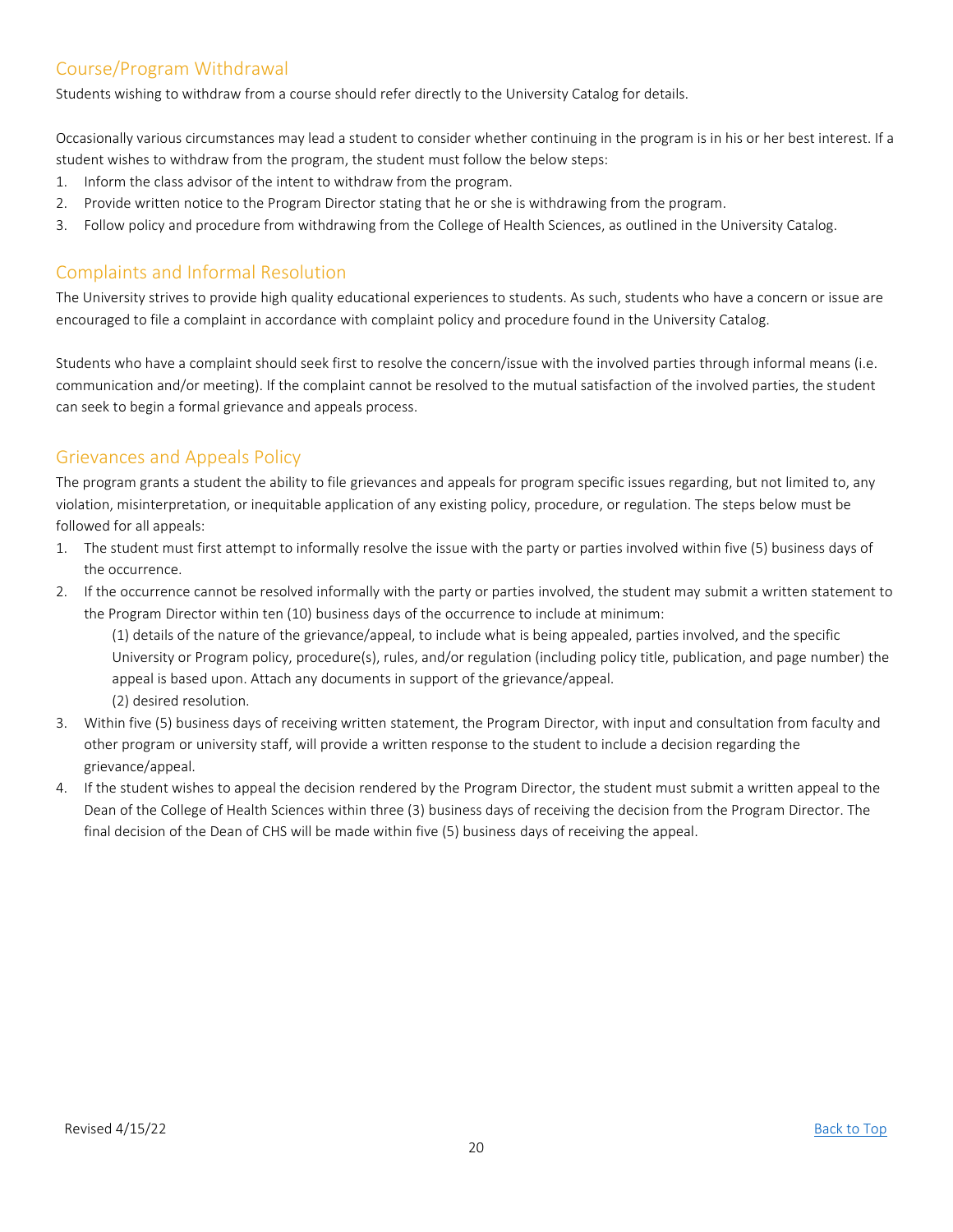# <span id="page-20-0"></span>Fieldwork Experiences Overview

Fieldwork (FW) is a critical component of the Occupational Therapy Assistant curriculum and represents the hands-on portion of the program. The fieldwork curriculum will expose students to a range of practice settings and people in order to help prepare the graduate to be a generalist. Fieldwork experiences in the Occupational Therapy Assistant program consists of Level I and Level II Fieldwork.

Students are responsible for all costs associated with fieldwork, which can include transportation, relocation, uniforms, etc.

Students can expect to travel both within and outside of the Greater Kansas City metropolitan area. All Level I Fieldwork and Level II Fieldwork will occur in the continental United States.

Fieldwork placement is entirely determined by the Academic Fieldwork Coordinator and Program Director and is based on where the student can receive the best and most appropriate experience. The AFWC insures that students have experiences with individuals and/or groups with a variety of occupational performance needs requiring skilled occupational therapy, across the lifespan, in a variety of practice settings, and experiencing both traditional and emerging roles.

## <span id="page-20-1"></span>Level I Fieldwork

As stated in the Accreditation Council for Occupational Therapy Education (ACOTE) Standards:

*"The goal of Fieldwork Level I is to introduce students to the fieldwork experience, to apply knowledge to practice, and to develop understanding of the needs of clients."* See more at:<http://www.aota.org/Education-Careers/Fieldwork/LevelI.aspx>

Level I Fieldwork may not substitute for Level II Fieldwork.

Level I Fieldwork enriches didactic coursework through directed observation and participation in selected aspects of the occupational therapy process and includes mechanisms for formal evaluation of student performance. The Level I Fieldwork must be met through a combination of the following instructional methods and include mechanisms for formal evaluation of student performance. Examples of types of instructional methods are simulation, standardized patients, faculty practice, faculty-led site visits, consumer instruction, and/or supervision by a fieldwork educator in a practice environment.

Prior to Level I Fieldwork, the Academic Fieldwork Coordinator communicates with each fieldwork educator to review the OTA curriculum and fieldwork program design. Objectives for Level I Fieldwork are developed collaboratively with the AFWC, course instructors, and Fieldwork Educator (FWE). Level I Fieldwork objectives may be course and site specific and will be provided to the site and student before the beginning of each Level I Fieldwork.

While on Level I Fieldwork students are expected to observe and interact with individuals and groups. Student will be expected to complete assignments from courses and the site. The amount and type of student involvement with direct patient/client care is at the discretion of the Fieldwork Educator and AFWC.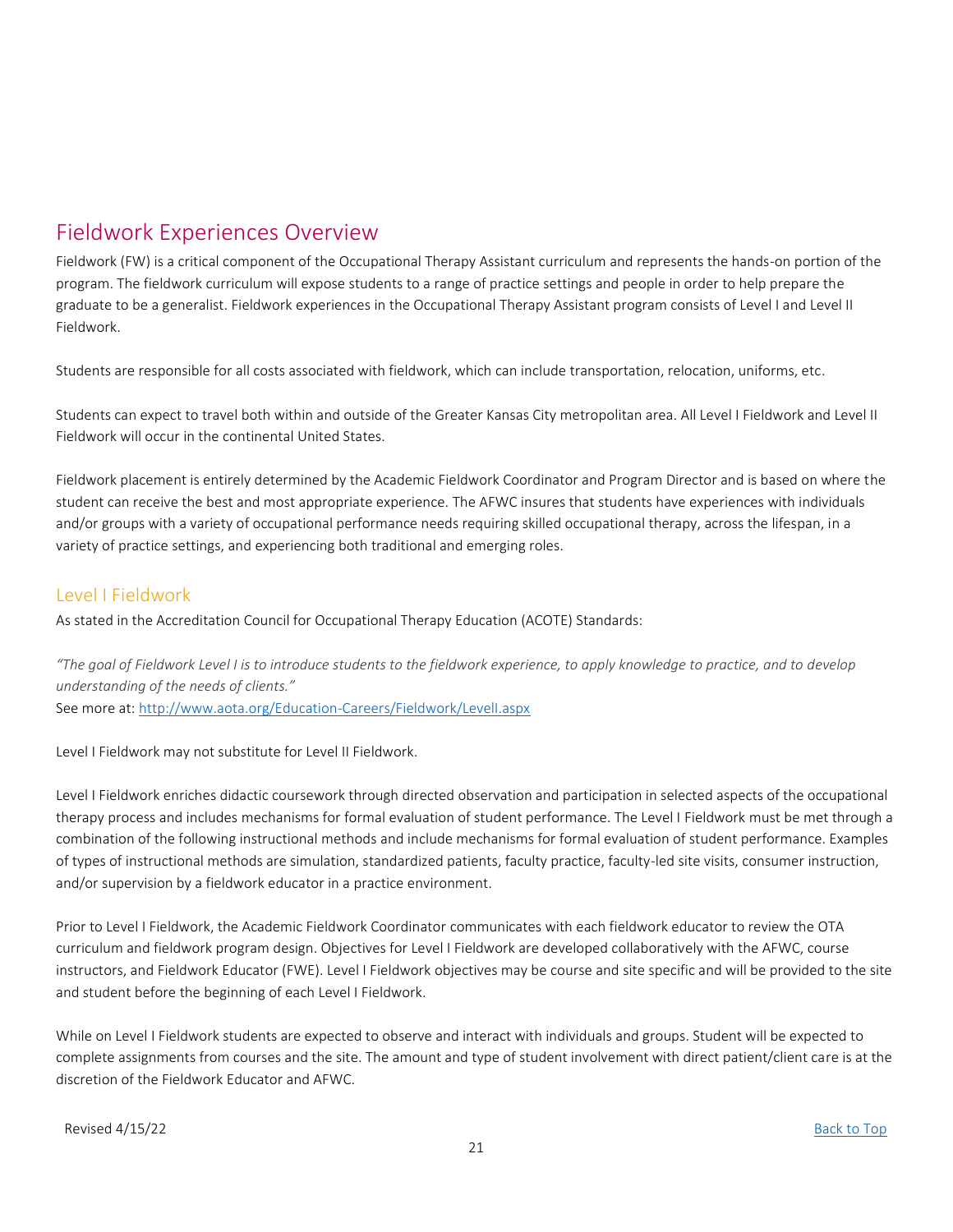The fieldwork curriculum is integrated with the academic/didactic curriculum. Level I Fieldwork courses are paired with on campus, practice-specific courses in order to facilitate greater acquisition and development of knowledge and skills. There are three Level I Fieldwork courses in the program (Semester 2 and 3), each includes a combination of classroom preparation and reflection as well as off campus experiences at fieldwork sites. There may be additional opportunities outside Level I Fieldwork courses that may contribute to meeting course and program objectives.

To ensure that students identify psychological and social factors in all fieldwork settings, The AFWC assigns reflections during each experience that will be shared through course activity.

Assigned student supervisor(s) on Level I Fieldwork may include but are not limited to, currently licensed or otherwise regulated occupational therapists and occupational therapy assistants, psychologists, physician assistants, teachers, social workers, physicians, speech language pathologists, nurses, physical therapists, program directors, etc. Initially, supervision is direct and progresses to less direct with increasing independence, as appropriate. A maximum of three students will be assigned to one supervisor, and each student will be directly supervised by no more than two individuals. Prior to the start of each fieldwork, the AFWC verifies that appropriate supervision will be provided.

Fieldwork course grades will be assigned by the Academic Fieldwork Coordinator. Fieldwork educators and/or students will be responsible for submitting the evaluation forms to the AFWC within one week of completion of the Level I Fieldwork. The evaluation process includes feedback on a student's performance on meeting the course objectives from the course instructor, Fieldwork Educator, and AFWC. Students will have opportunities to evaluate and provide feedback for each Level I Fieldwork experience. At the four-week, or midpoint, of each experience, the AFWC will communicate with the student and supervisor to assess progress and address any concerns that may have arisen.

## <span id="page-21-0"></span>Level II Fieldwork

As stated in the Accreditation Council for Occupational Therapy Education (ACOTE) Standards:

*"The goal of Level II fieldwork is to develop competent, entry-level, generalist occupational therapy assistants. Level II fieldwork must be integral to the program's curriculum design and must include an in-depth experience in delivering occupational therapy services to clients, focusing on the application of purposeful and meaningful occupation. It is recommended that the student be exposed to a variety of clients across the life span and to a variety of settings."* See more at:<http://www.aota.org/Education-Careers/Fieldwork/LevelII.aspx>

Level II Fieldwork comprises two, 8-week, full-time experiences. Level II Fieldwork occurs after students have successfully completed all prior didactic courses, including Level I Fieldwork courses

NOTE: "Students must complete Level II Fieldwork within 8 months following completion of the didactic portion of the program."

Prior to Level II Fieldwork, the Academic Fieldwork Coordinator communicates witheach fieldwork educator to review the OTA curriculum and fieldwork program design. Objectives for Level II Fieldwork are developed collaboratively with the AFWC, and fieldwork educator. Level II Fieldwork objectives may be course and site specific and will be provided to the site and student before the beginning of each Level II Fieldwork. They will include objectives focused on clinical reasoning, ethical practice and professional behavior, specific to each Level II experience.

Students will be supervised directly by licensed occupational therapists and/or certified occupational therapy assistants who have at least one year of practice experience subsequent to certification and have had adequate preparation to supervise. Other professionals may be involved in the supervisory process, but only assigned supervisor(s) will conduct formal evaluation of the student. A maximum